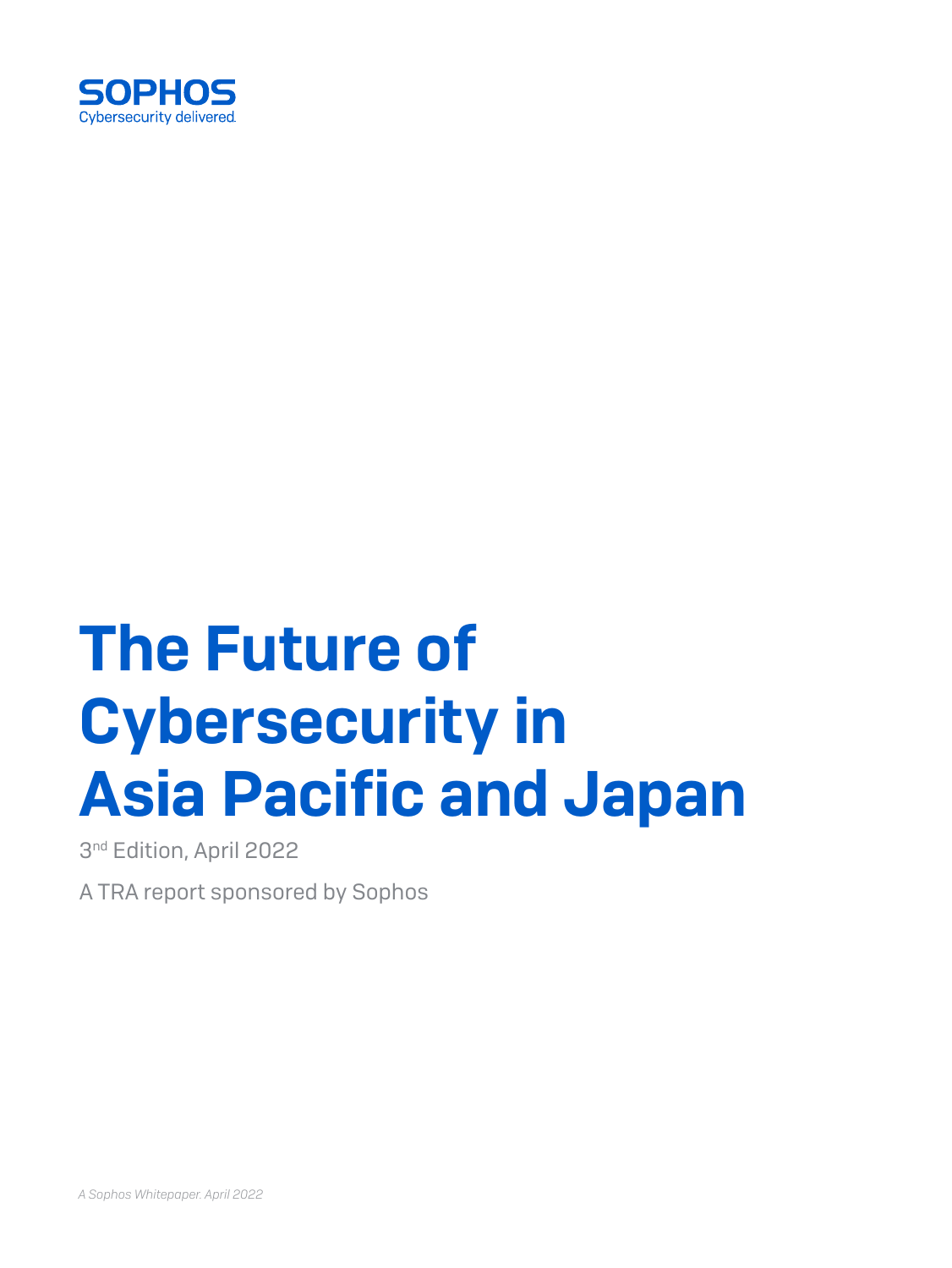# **Contents**

| In closing. 18 |
|----------------|
|                |
|                |
|                |
|                |
|                |
|                |
|                |
|                |
|                |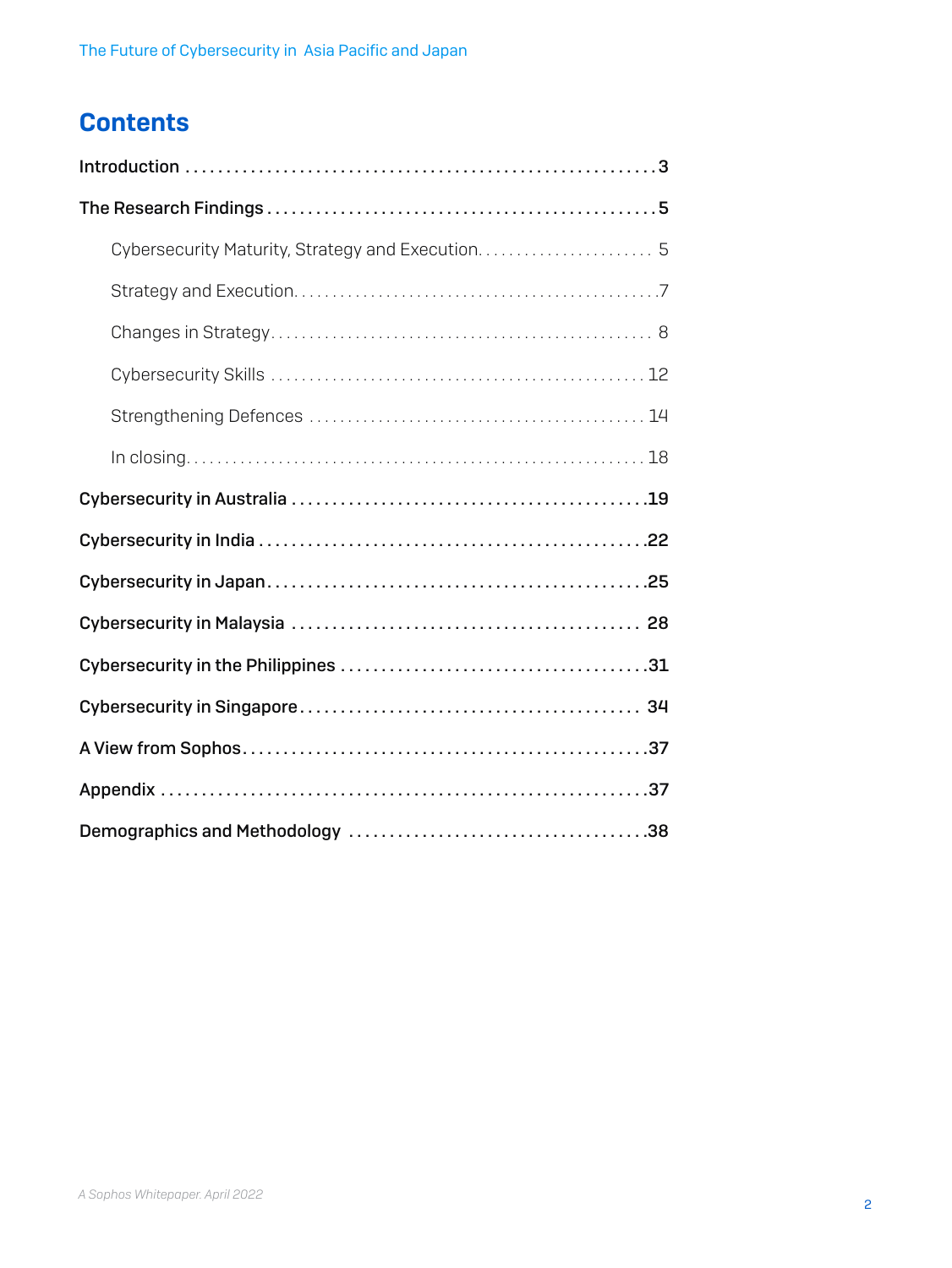# <span id="page-2-0"></span>Introduction

Welcome to the 3<sup>rd</sup> edition of the "The Future of Cybersecurity in Asia Pacific and Japan". First published in 2019, the reports examine cybersecurity issues confronting businesses throughout the region.

Not confined to attack vectors and vulnerabilities, our report series has always looked beyond cybersecurity technologies to broader issues such as maturity levels, budgets, awareness, education and training, and other practical factors shaping how companies manage their cybersecurity environment.

As with previous editions, this year's report provides a snapshot of business' views of three key issues:

- **Cybersecurity strategy and execution**
- $\cdot$  Education and skills
- $\cdot$  Defending against threats

This year we also expanded our focus to include issues relating to:

- $\cdot$  Educating the board
- $\cdot$  The cybersecurity skills shortage and those areas most in demand
- In the most frequent attack vectors experienced by our research group
- $\cdot$  The importance of threat hunting to companies' defence strategies

Drawn from a survey of 900 cyber and cybersecurity decision makers in Australia, India, Japan, Malaysia, the Philippines and Singapore, the research revealed a number of key findings:

#### Cyber Strategy and Execution

- $\rightarrow$  Spending is up, just. On average, cybersecurity spending represents 11% of 2022 technology budgets, an increase from previous years.
- **Maturity ≠ capability**. Cybersecurity maturity levels continue to rise yet organisations continue to struggle with the same issues year on year. Either the self-assessed maturity levels are too optimistic or there are some serious systemic issues that are yet to be addressed.
- $\rightarrow$  Cybersecurity is not a part-time responsibility. There is a clear trend of companies appointing dedicated security specialists rather than subsuming security responsibilities within the roles of current IT professionals.

#### Education and Skills

- $\rightarrow$  The cybersecurity skills shortage is here to stay. 73% of companies expect to have difficulty recruiting cybersecurity employees in the coming two years.
- **Board level education is critical**. Only 40% of companies believe their board truly understands cybersecurity and the top frustration cybersecurity professionals experience is that the board and executive level assume that the company will never get attacked.
- $\rightarrow$  Vendors have a role to play in educating boards and executive teams. 60% of respondents do not believe cybersecurity vendors fully provide them with the right information to help educate their boards and executive suites.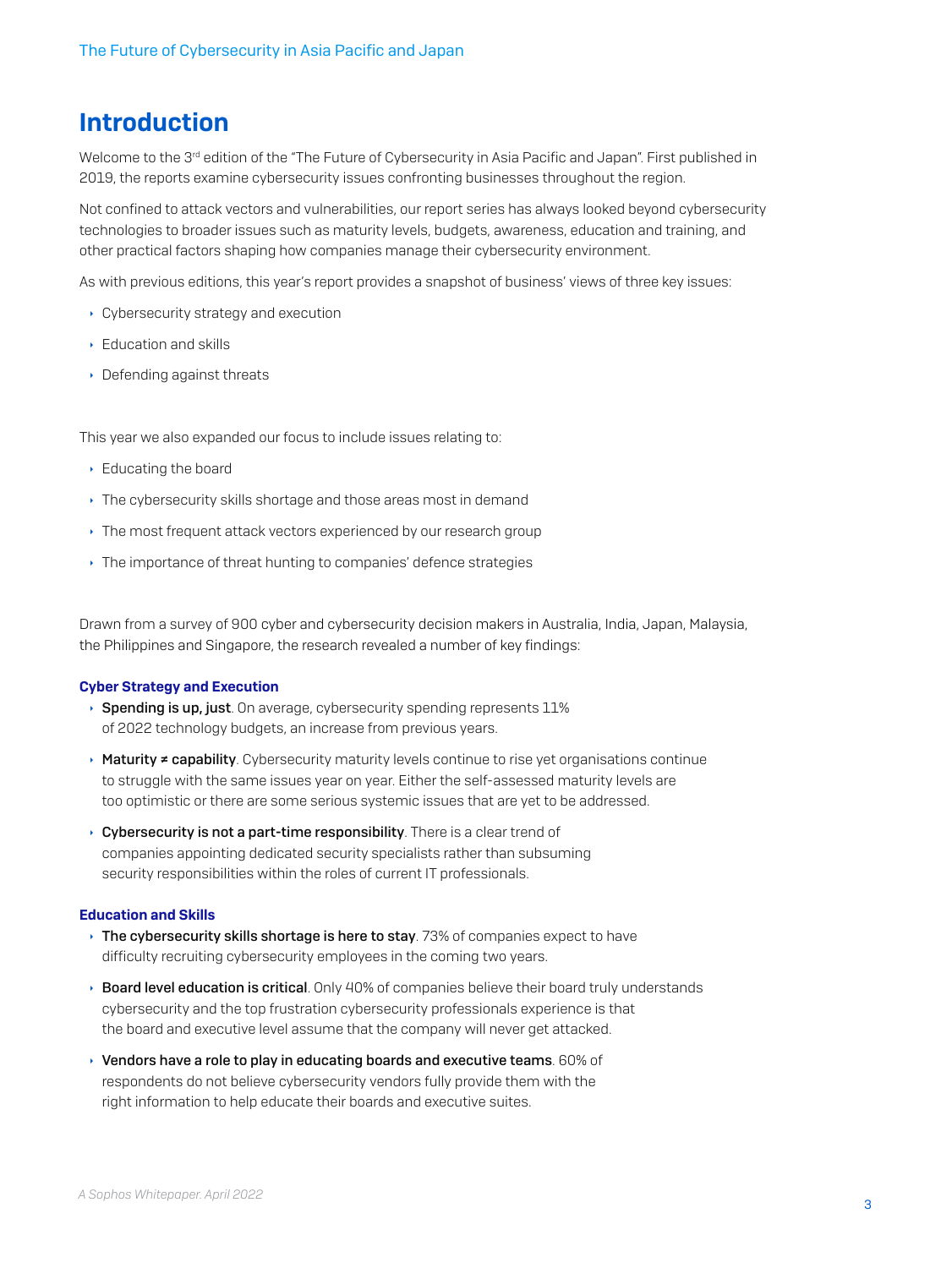**Outsourcing or keeping in-house?** The approach depends on the need. Strategy development, data management and compliance, and PII management remain mostly in-house. Operations such as threat hunting, remediation, incident response and penetration testing are typically outsourced or follow a blended mix of do-it-yourself and outsourced.

#### Defending against Threats:

- **Threat hunting is key to defence**. 90% of our respondents are using threat hunting as a means of protecting their organisation. 85% of current users rate it as 'important' or 'critical' to a successful cybersecurity capability.
- **Today's top attack vectors are** phishing, credentials, supply chain vulnerabilities, unpatched vulnerabilities, and malicious employees.
- $\rightarrow$  Tomorrow's top attack vector contents are similar to today, sort of. Phishing, malware, poorly configured systems, corporate espionage and nation state attacks.

This report comprises three sections – the research findings, individual country insights containing key data points and considerations from the report sponsor, Sophos.

We sincerely hope the data and commentary provide you with insights as you consider your organisation's cybersecurity capabilities and environment.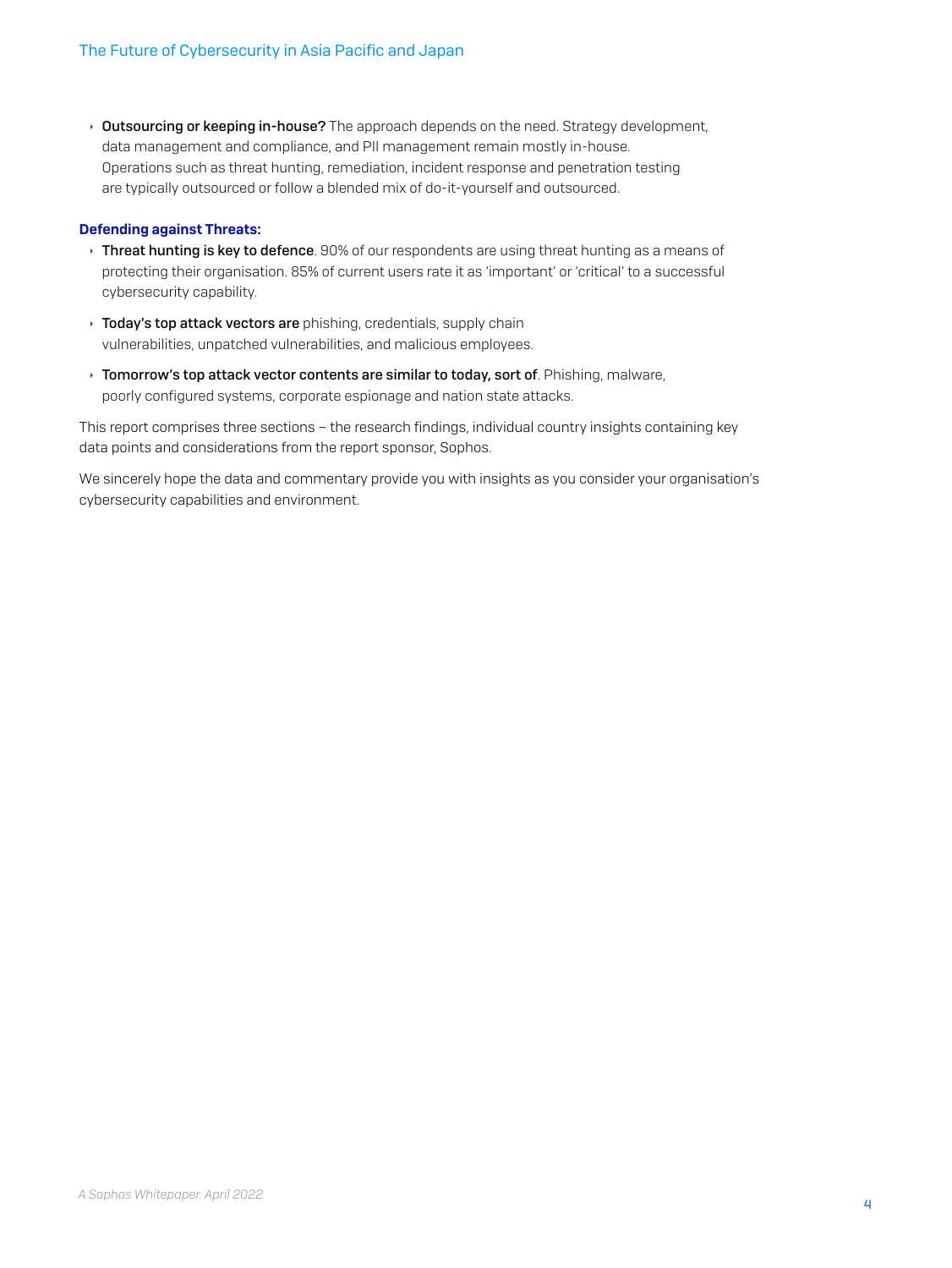# <span id="page-4-0"></span>The Research Findings

The research results are presented in three sub-sections, each with important data and findings highlighted:

- 1. Cybersecurity Maturity, Strategy and Execution
- 2. Education and Skills
- 3. Strengthening Defences

### Cybersecurity Maturity, Strategy and Execution

#### **Maturity**

Since 2019, we have asked respondents to self-assess their cybersecurity maturity (the assessment criteria definitions can be found in the appendix) and they have reported continued improvements in their maturity levels, capabilities and understanding of the cybersecurity landscape.

Indeed, the 2022 data shows that 21% of companies surveyed believe themselves to be at the top level of maturity ('optimising'), a stark increase from the first edition of this report in 2019 when only 2% felt they were at that level.



#### Cybersecurity Maturity Level 2019-2022 (Self-Assessed)

The chart clearly indicates a right shift over time towards higher levels of maturity, however it is interesting to take a closer look at individual countries, revealing that:

- **Australia's profile shows the highest percentage of organisations considered mature (28%)** yet also a relatively high level of those still developing capabilities (31% 'managed').
- $\cdot$  India shows clear progression towards increased maturity with a similar profile to Australia of 'optimising' and 'managed', weighted more towards 'managed'.
- **I** Japan's data reveals that 9% of companies have 'no plan' and a further 7% are in the 'initial' stage of developing capabilities.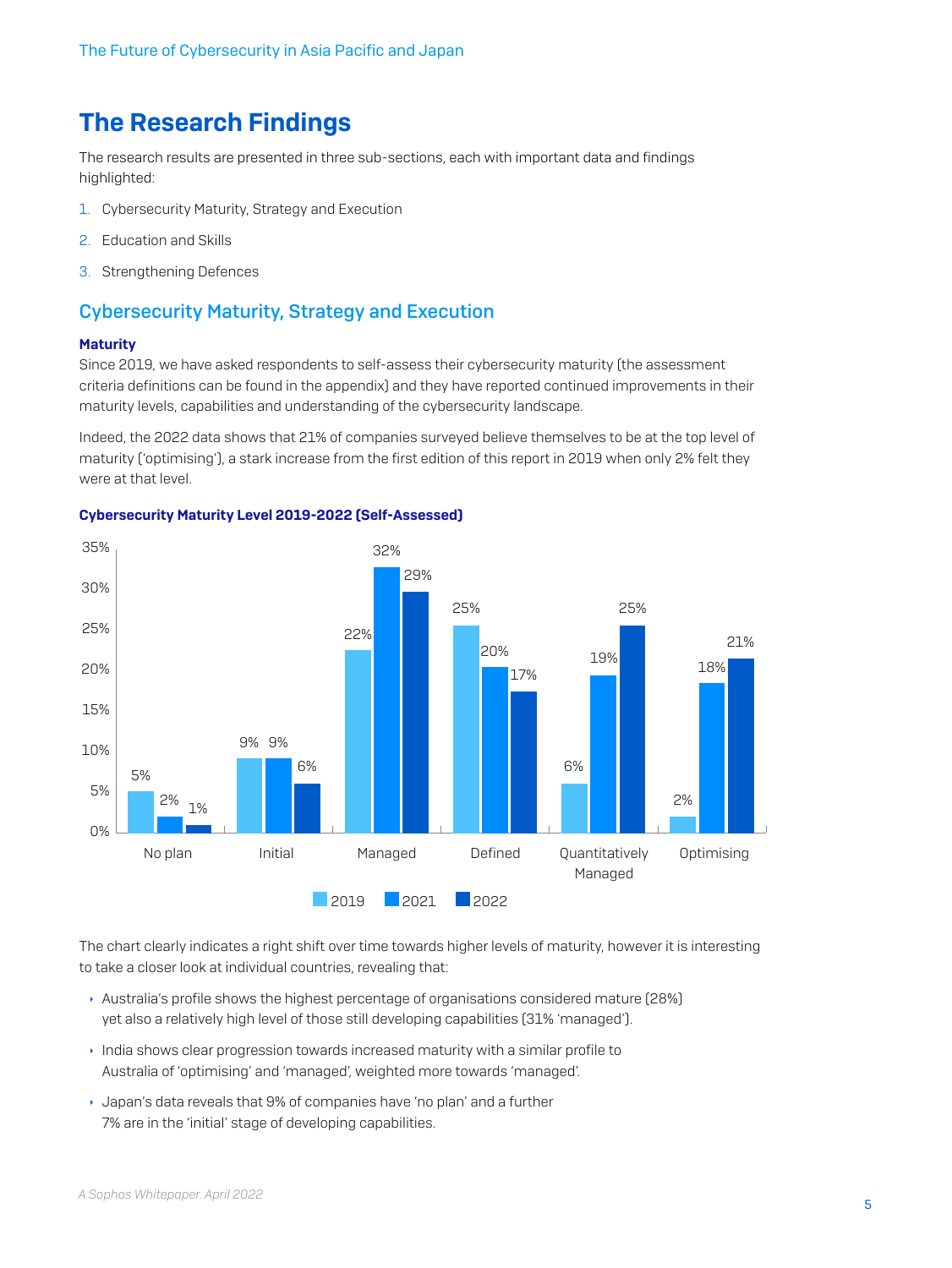- Ì Similar to India, Malaysia shows 31% of companies are at the 'managed' level and has the highest percentage of all countries at the 'initial' stage, 10%.
- $\rightarrow$  Philippines shows the highest level of organisations in the 'quantitatively managed' stage with 31%, suggesting that the companies in the country should continue their good progress towards 'optimising' in the coming year.
- ▶ Singapore arguably ranks second in maturity, just behind Australia with 50% of all respondents ranking themselves as either 'quantitatively managed' or 'optimising'.



Cybersecurity Maturity Level 2019-2022 (Self-Assessed) by Country, 2022

It is pleasing to see ongoing improvements in maturity levels. At the same time, we harbour a concern that companies are too optimistic with their self-assessment and offer two observations in support of this:

- 1. First, as we will see in the next section, with some respondents, there appears to be a reactionary tendency to change cybersecurity strategies after a breach or attack, creating an 'attack, change, attack, change …' cycle.
- 2. Second, despite ongoing improvements in maturity, of the common frustrations experienced by cybersecurity professionals, the data suggests that it is not technology solutions but rather misconceived assumptions and misunderstandings regarding the threat environment. I.e. issues related to education and awareness.

We're certainly not suggesting cybersecurity strategy and education are 'do once and forget' approaches, yet we are concerned that organisations are doing themselves a disservice by assigning artificially high levels of maturity and creating a false level of optimism around their capabilities.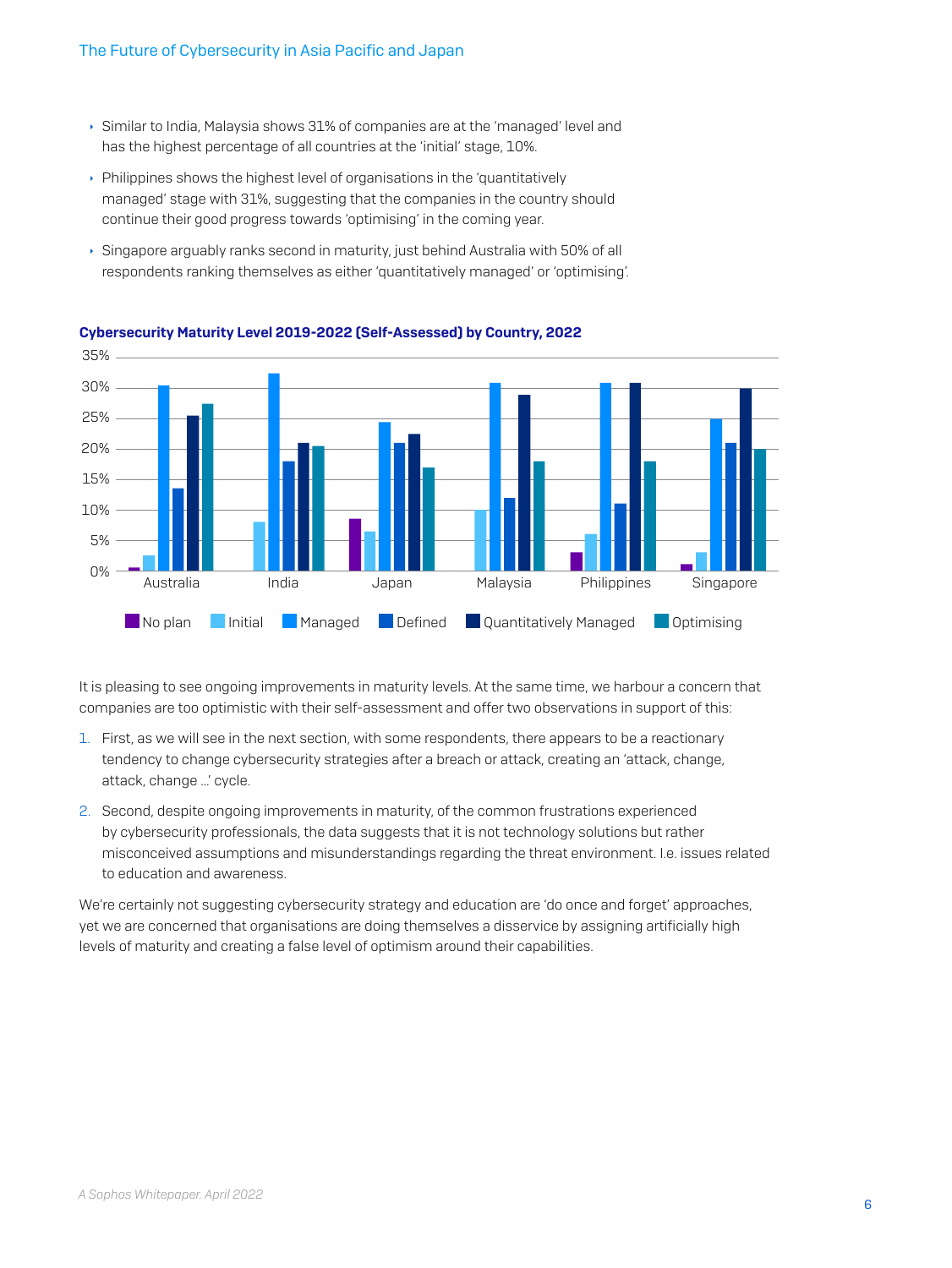# <span id="page-6-0"></span>Strategy and Execution

Chief Information Security Officers (CISOs) lead strategy in 35% of organisations with another 34% of respondents stating that IT executives (CIO, CTO) are responsible. 31% of companies follow a blended model with responsibilities spread across others in the executive and management group. This has remained relatively stable since our first report in 2019.

#### Who Leads Cybersecurity Strategy?



Our data also reflects appointing dedicated operational cybersecurity staff is preferred to tasking 'regular' IT staff or other non-security employees with security in addition to their other responsibilities.



#### How does your organisation approach cybersecurity operations?

Looking at how companies assign responsibilities between inhouse, outsourced or a combination of the two varies considerably depending on the tasks required. What can be said is that no requirement shows a majority choice of 'in-house' and in many cases a 'better together' ethos combining outsourced and inhouse is evidenced.

Broadly speaking, strategy development, education and data management, and compliance are marginally preferred in-house. Compared to 2021 when we stated – *"The majority of organisations continue to keep most capabilities in-house, and only in a few areas such as penetration testing and training does outsourcing become a more common approach."* – this in-house preference has decreased in 2022.

Areas relating to defending and recovering from attacks (e.g. penetration testing, incident response, threat hunting, remediation, etc) show preference for either a directly outsourced or blended approach.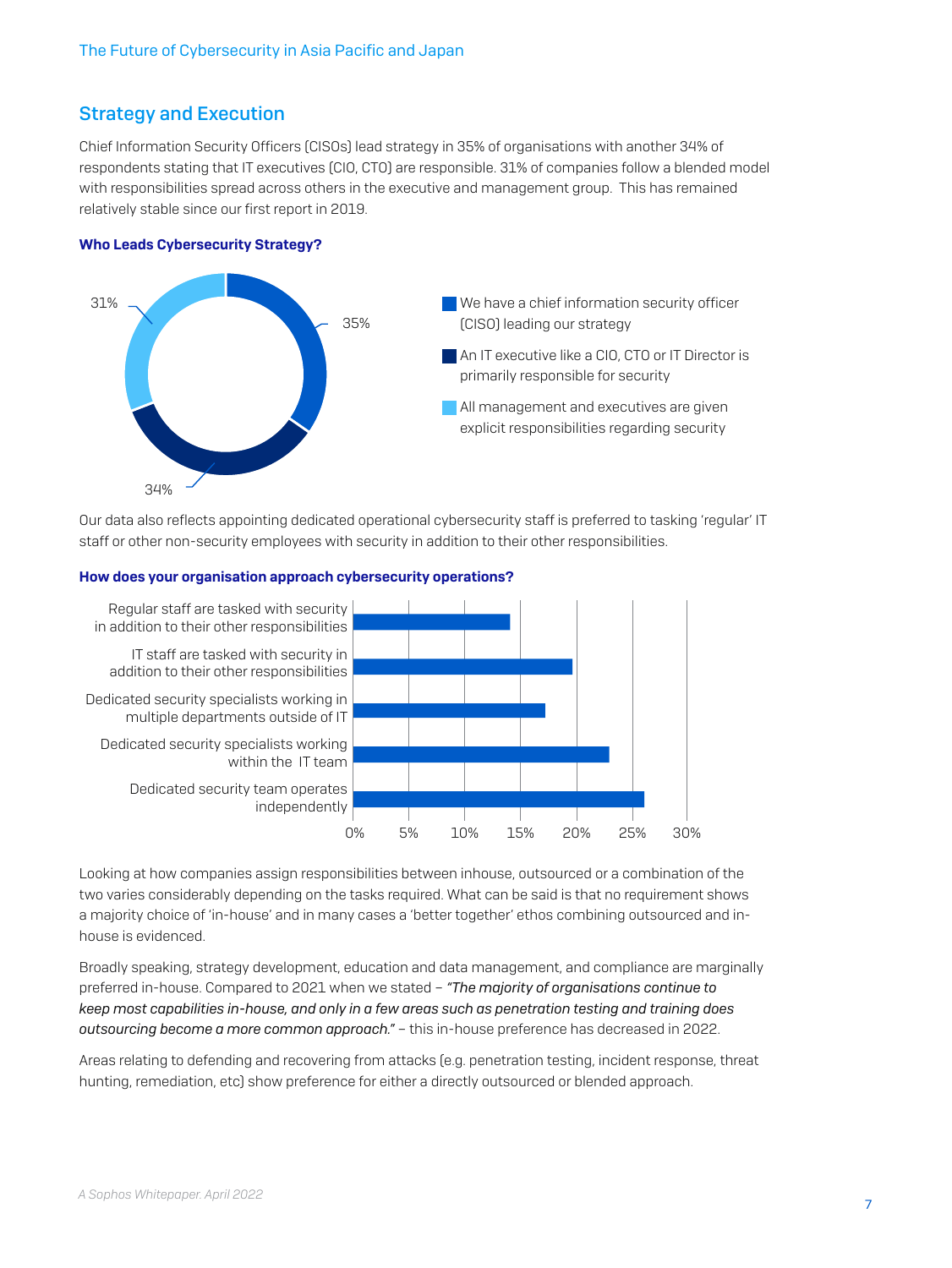# <span id="page-7-0"></span>Changes in Strategy

Our last finding within this section considers the reasons for, and frequency of, changes in cyber-security strategy. Respondents were asked when they last made a significant change in their approach and why.

In contrast to data from 2019 and 2021, 2022 data highlighted that organisations are making more changes in a shorter time:

- ▸ 31% made changes in the last 7-12 months
- $\cdot$  15% within the last 3-6 months
- ▸ 9% make frequent changes every quarter

#### When was the last time you made a significant change in your information or cybersecurity approach? 2019-2022



The primary factor causing organisations to change their cybersecurity strategy is experiencing an attack or breach in their own environment or in another organisation.

We also saw this when we asked organisations when they will next review and potentially change their strategy. 16% said they will make quarterly changes and another 33% said they will make a change in the coming 4-6 months. Why? Again, due to attacks experienced.

This factor has held the top spot so far in every edition of the research whilst other considerations including changing overall technology strategy, adoption of a new technology solution, budget issues, digital transformation programs, the impact of regulator changes, etc have all fluctuated in their importance.

We cannot help but consider if companies are stuck in a cybersecurity spiral: the more attacks, the more potentially reactionary changes come into play creating a cycle of new threat, new change, new tool, new threat … and repeat.

In some instances, a lack of understanding of cyber realities by non-cybersecurity professionals and executives exacerbates the problems of the security spiral and it is the issue of education and skillsets, which we will now look at.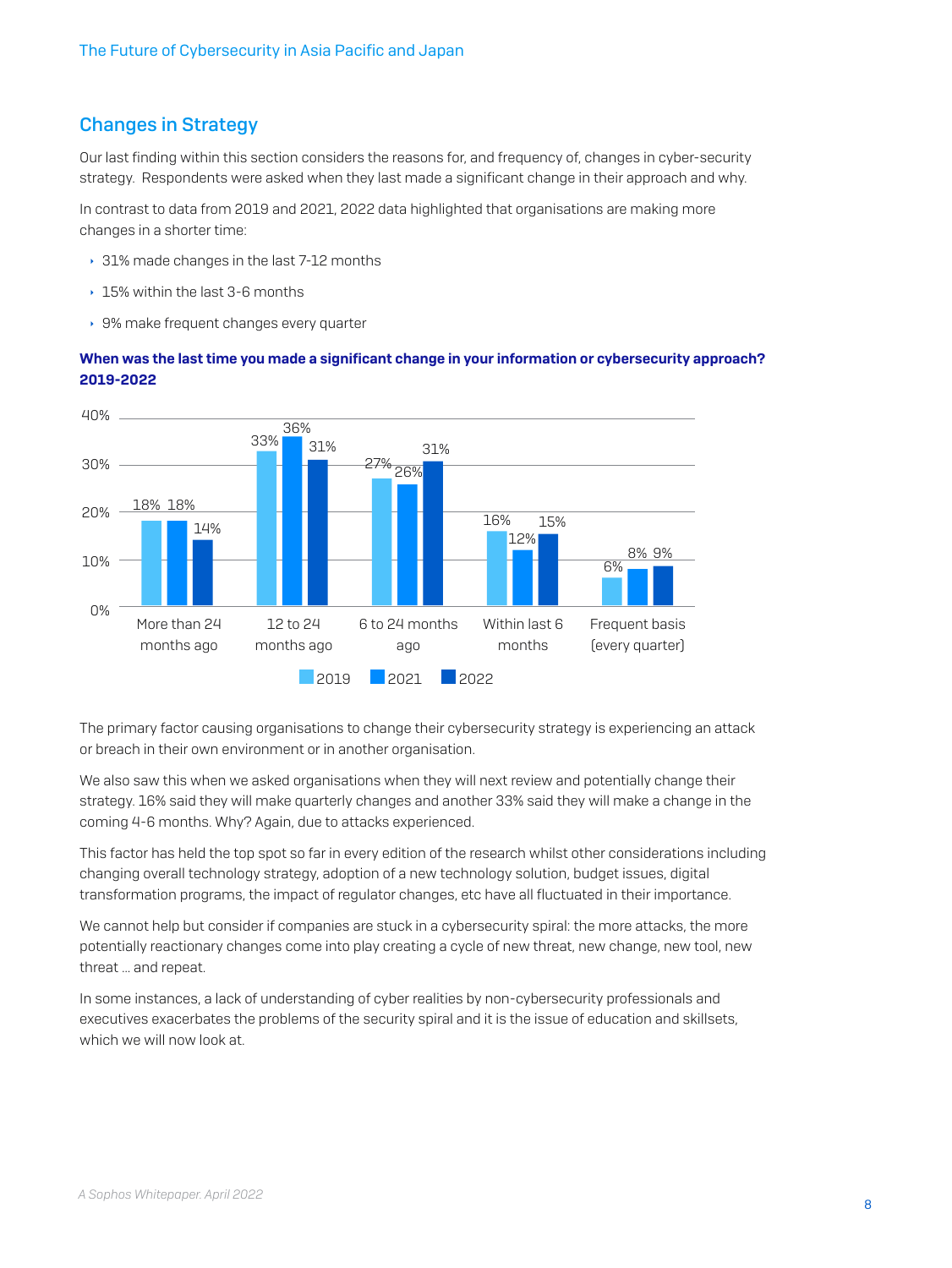## Education and Skills

As a preface to this section, we asked our research participants to rate their level of agreement with the following statement, *"The biggest challenge to our security in the next 24 months will be the awareness and education of our employees and leadership"*.

- ▸ 35% of companies 'totally agreed'
- **53% of companies 'somewhat agreed'**
- ▶ 12% of companies 'disagreed'

Please rate your agreement with the following statement: The biggest challenge to our security in the next 24 months will be the awareness and education of our employees and leadership



No wonder then that we see this issue arise in many of the common frustrations cybersecurity professionals experience in their roles.

#### Common Strategy and Operational Frustrations

In previous reports, we have asked cybersecurity professionals what frustrates them most about their company and its experience with security.

This year our top 5 saw significant upward movement in 4 of the 5 factors and we broadly consider the majority are related to frustrations around awareness, perception, messaging and education.

- 1. Wishful thinking or blissful ignorance. 'Executives assume we'll never get attacked'. Regardless of wishful or blissful, the top frustration is a view through rose-tinted glasses that 'it will never happen to us'. Until it happens … usually triggering a change in strategy and subsequent disruption.
- 2. Lack of skilled security specialists. 'We can't employ enough skilled security specialists.' Specialists can be expensive and keeping the ones you have from being poached, even more so. Yet companies don't put enough investment and time into training and educating general employees to support security capabilities (see #6 in the table).
- 3. We're all doomed and going to die (i). 'There's too much "fear and doubt" messaging making it hard to talk about cybersecurity.' The much-abused fear, uncertainty and doubt (FUD) messaging has regained its prominence after last year. It's hard to educate when the audience has their heads out the window looking for a non-existent meteor.
- 4. We're all doomed and going to die (ii). 'Executives assume our company will get attacked but there's nothing we can do to stop it.' 'Ah yes, there's the meteor. We knew it was going to happen. Why didn't you stop it? While you're at it, clean up the mess immediately.'
- 5. It's all moving too fast. 'We can't keep up with the pace of security threats.' It's impossible to keep across everything that could happen so we'll do the best we can and revert to #1 on the list.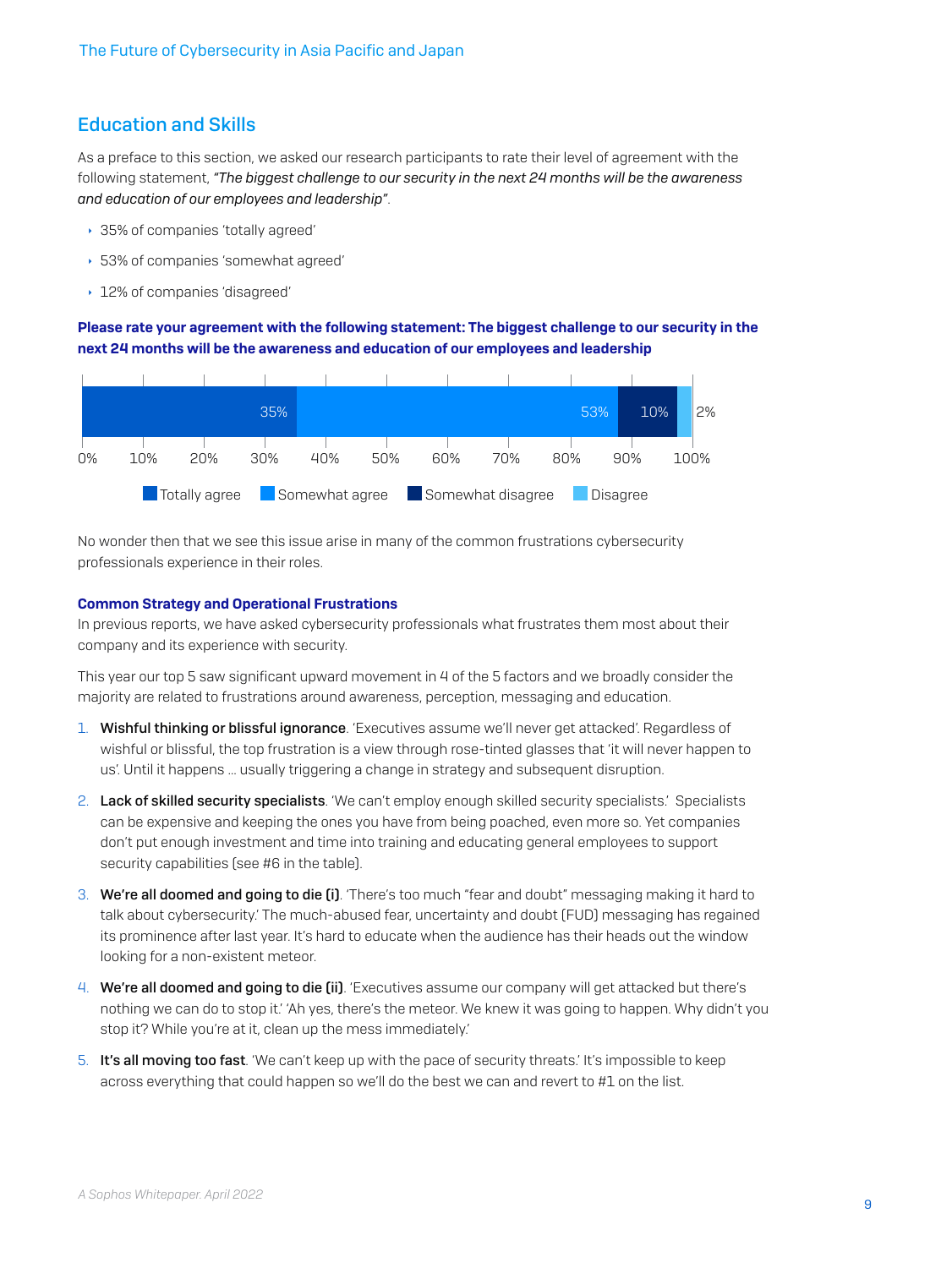#### The Future of Cybersecurity in Asia Pacific and Japan

| <b>Top Issues Causing Frustration</b>                                                                               | 2019         | 2021           | 2022 |
|---------------------------------------------------------------------------------------------------------------------|--------------|----------------|------|
| 1. Our executives assume our company will never get attacked                                                        | 7            | 7              |      |
| 2. We can't employ enough skilled security specialists                                                              | 5            | 3              | 2    |
| 3. There's too much 'fear and doubt' messaging that makes<br>it hard to talk accurately about cybersecurity         | 4            | 11             | 3    |
| 4. Our executives assume our company will get attacked<br>but there's nothing we can do to stop it                  | 10           | 8              | Д    |
| 5. We can't keep up with the pace of security threats                                                               | 8            | 9              | 5    |
| 6. We don't put enough investment and time into training our general staff                                          | 6            | <sup>6</sup>   | ഒ    |
| 7. There is not enough budget for cybersecurity                                                                     | <sup>2</sup> | $\mathcal{P}$  |      |
| 8. The executive team pay lip-service to cybersecurity but don't truly believe in it                                | 9            | 5              | 8    |
| 9. There is too much noise regarding security                                                                       | 11           | 10             | 9    |
| 10. Our executives assume cybersecurity is easy and me/my<br>cybersecurity peers over exaggerate threats and issues | 3            | п.             | 10   |
| 11. Cybersecurity is frequently relegated in priority                                                               | 1            | $\overline{4}$ | 11   |

With the exception of lacking skilled security specialists (ranked #2 in the previous table), we'd suggest the other top 5 factors are addressable through concerted education and awareness programs, starting at the board and executive level and flowing through to the rest of the organisation.

There's just one issue with that approach: our data suggests cybersecurity professionals perceive low levels of security understanding amongst their company's board.

Approximately only 4 in 10 cybersecurity professionals believe their company board truly understands cybersecurity. This issue is compounded by our research data that shows 22% of respondent companies had boards that require monthly or quarterly updates on cybersecurity (and this number is expected to increase to 26% of boards in 2024).





It is unclear as to what percentage of those boards really understand the issues contrasted with those that are following a compliance, 'check-box' tick philosophy without truly comprehending the issues.

Regardless, there is definitely an educational need to address here. In many instances, companies look to vendors or a mix of internal resources and vendors to help educate, especially in areas such as strategy, awareness and training.

Our data suggests that whilst vendor intentions are honourable, the outcomes are not quite as hoped for: only 40% of companies feel their cybersecurity vendors provide the right information to help educate the board about cybersecurity.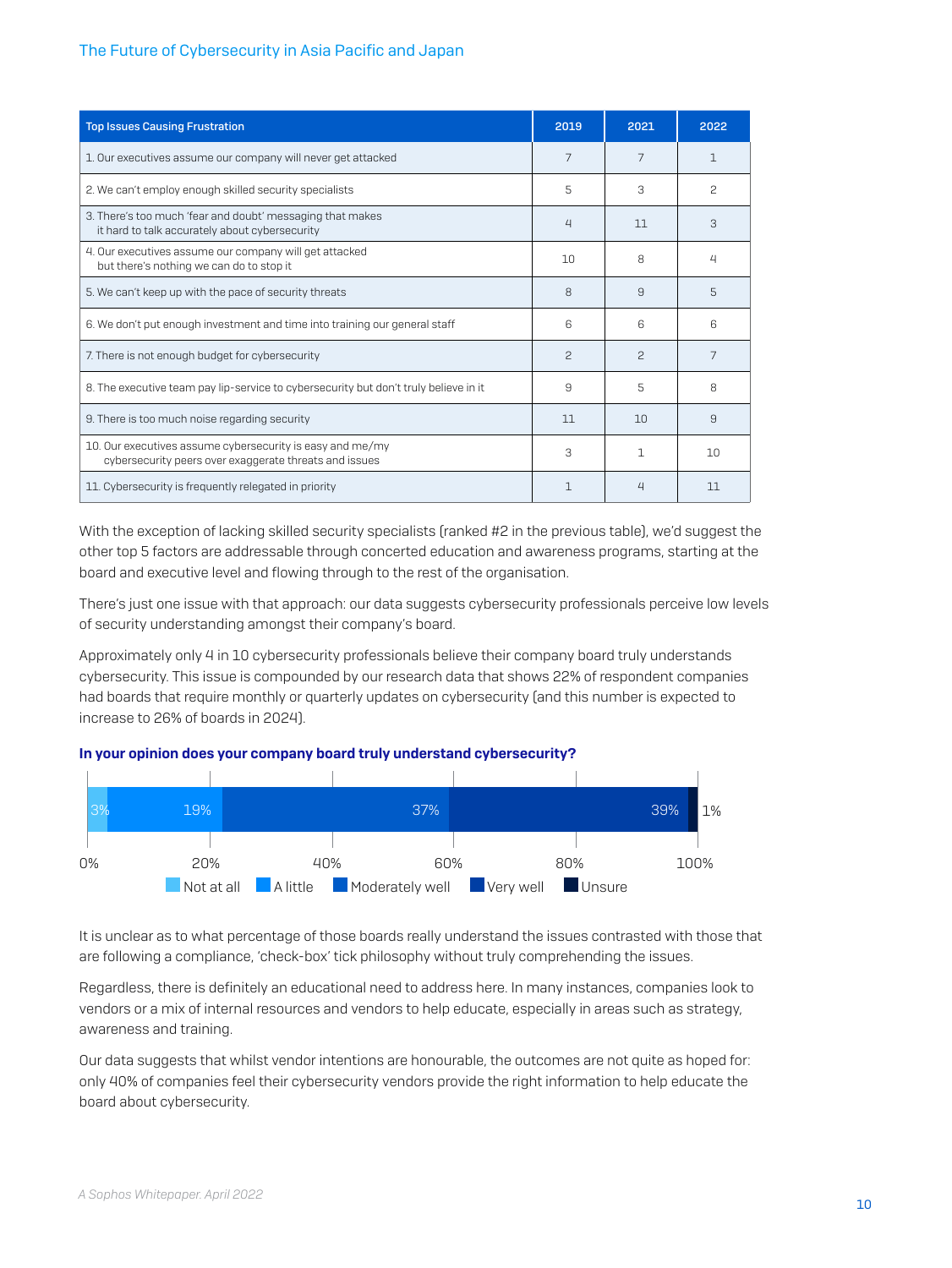#### Do you feel your cybersecurity vendors provide you with the right information to help educate your board about cybersecurity?



Of course, it's not just as simple as pointing the finger at vendors and decrying 'Aha, it's your fault!' There is a larger issue at play here where both business and technology executives have traditionally struggled to clearly communicate with each other pretty much since the first IT person plugged in an electrical cord and someone in the business said, 'Oh, what does that do?'

So, what are the key areas that require an educational focus?

#### The (very short) cybersecurity education issues to help educate list

This is a cascading approach that builds layer upon layer and provides a starting point for organisations considering their first steps.

- 1. The crown jewels gambit. The first priority revolves around helping boards understand that it's impossible to protect everything and it's more effective to focus on identifying the most critical information, data and systems to protect.
- 2. We know what we want to protect, where do we start? Cybersecurity 101 courses educate on basic principles, the genuine likelihood of attack, attack vectors, threat actors and other terminology that is second language to cybersecurity principals and sometimes mystifying to those who aren't.
- 3. Strategy and implications on our digital transformation program. With the basics clearly defined, developing the strategy and integrating with the inevitable digital transformation program is a critical consideration.
- 4. The practicalities. Once steps 1-3 are clearly articulated the focus becomes more operational in nature – what legislation is applicable, what to do if breached, ransom payment policy, gap assessments and future roles and obligations, etc.
- 5. Compliance. Underpinning many of the issues is the need to clearly understand compliance, the regulatory environment under which the business operates, what's legally required when breached and what are the appropriate controls around data security and management.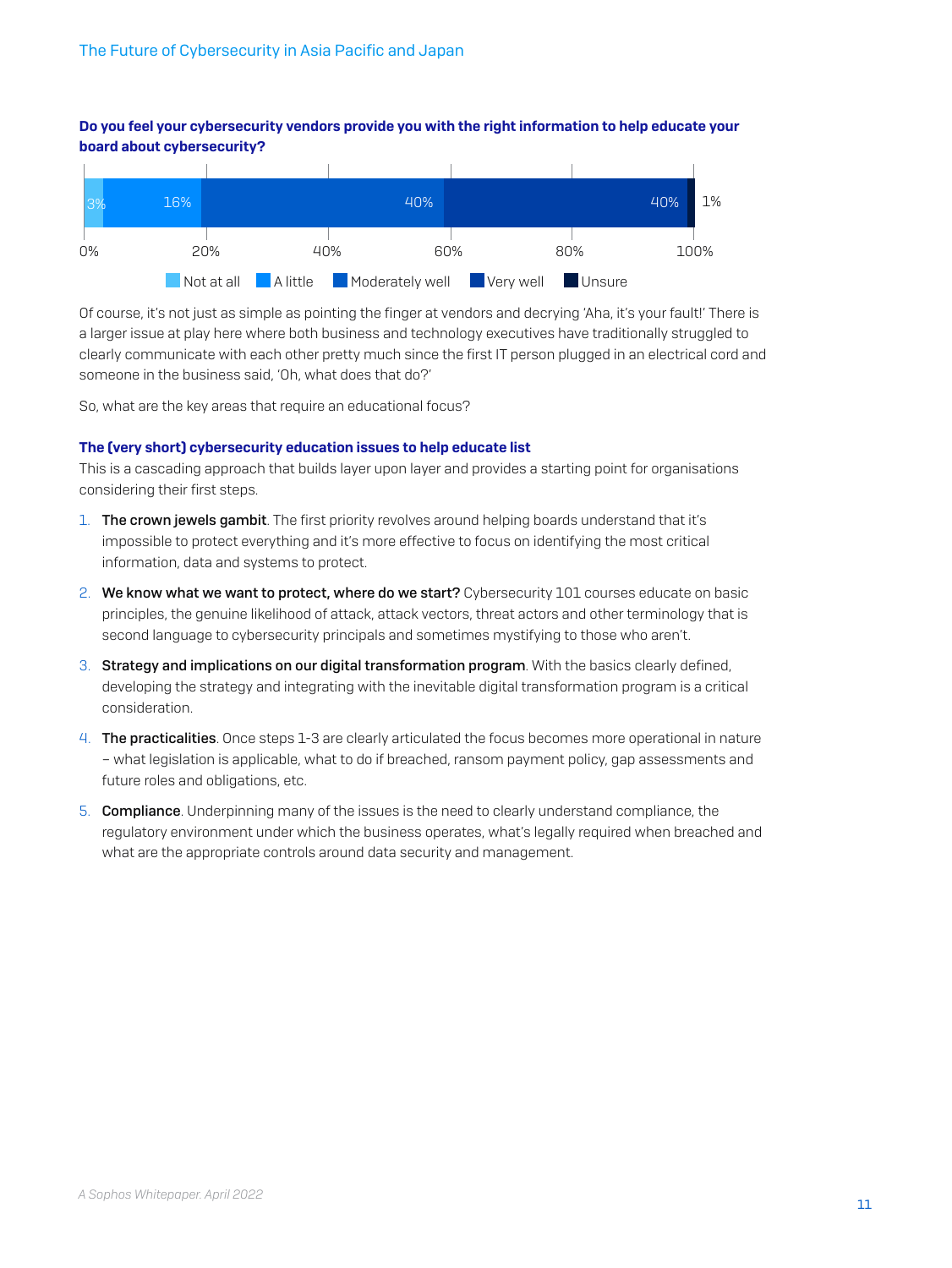#### <span id="page-11-0"></span>The Future of Cybersecurity in Asia Pacific and Japan



#### What information would you like to educate your company board?

With the board education issue addressed, let's look at the one remaining issue in our top 5 frustrations, skills shortages.

# Cybersecurity Skills

A new coverage area for this report, our data indicates a clear problem for our survey cohort with ongoing skills shortages. Given the impact of this issue, we will be incorporating analysis into future editions of the report.

On average, 73% of firms expect to have problems with recruiting cybersecurity employees over the coming 24 months (26% face a major challenge, 29% face a moderate challenge and 18% face a minor challenge).



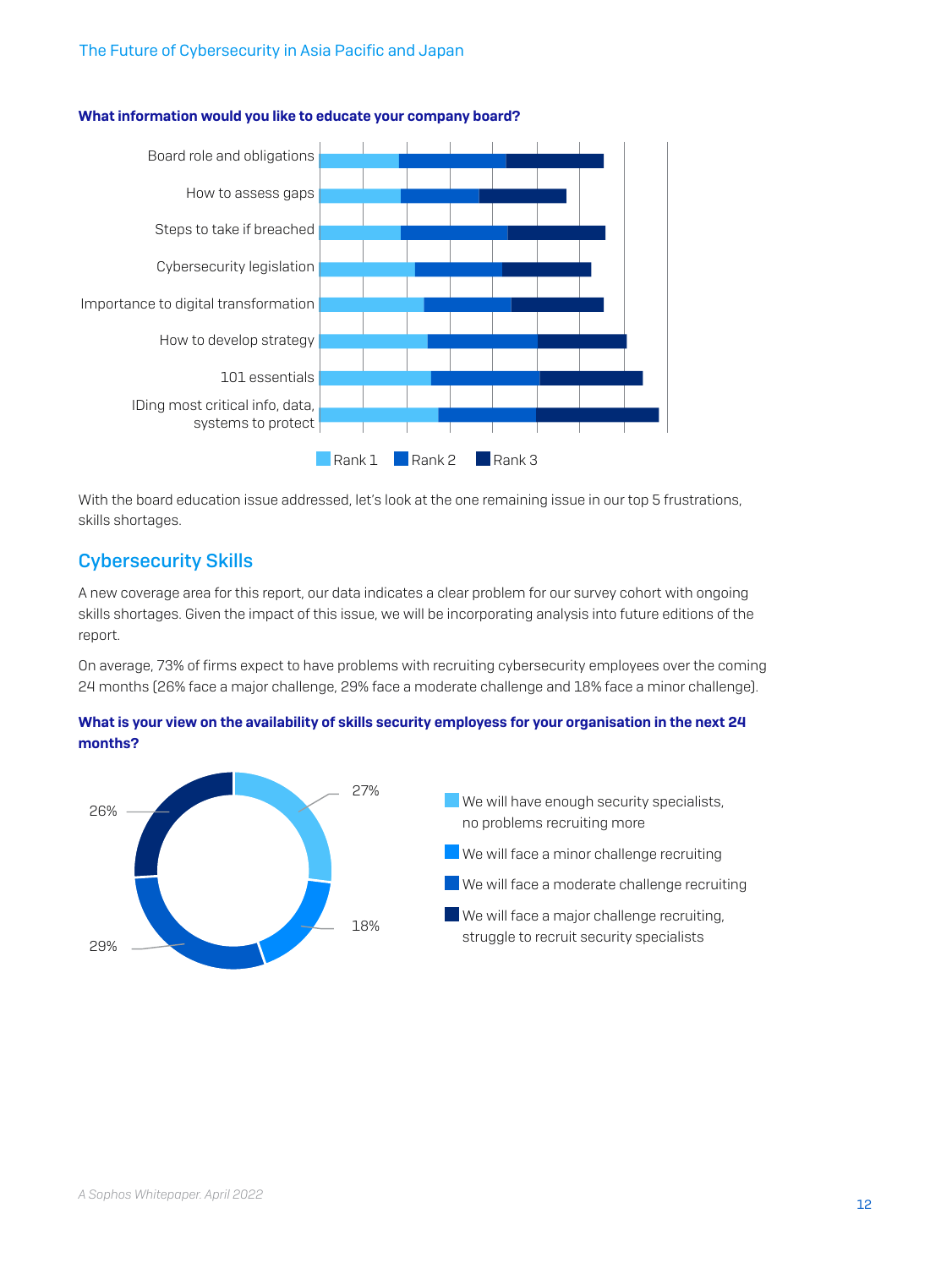#### Skills and Capabilities in Demand

Of course, the issue does vary considerably by country with Japan (35% of companies), Philippines (31% of companies) and India (29% of companies) expecting to experience major challenges recruiting in the coming 24 months.

Interestingly, another 38% of organisations in the Philippines expect no problems over the same period. Australia (31% of companies) and Malaysia (30% of companies) round out the top 3 countries expecting no issues with recruiting.

With recruiting being problematic, companies have clearly identified several areas where they would like to increase skills and capabilities for their internal security specialists:

- 1. Cloud security policies and architecture
- 2. 'Train the trainer' employee and executive cybersecurity training skills
- 3. Software vulnerability testing
- 4. Staying up to date with the latest threats
- 5. Policy compliance and reporting
- 6. Offensive security capabilities including threat hunting
- 7. Automation of incident handling
- 8. Forensic analysis
- 9. Edge computing security

|             | Priority 1                                           | <b>Priority 2</b>                             | Priority 3                                    |
|-------------|------------------------------------------------------|-----------------------------------------------|-----------------------------------------------|
| Australia   | Knowledge of cloud security<br>policies/architecture | Staying up to date with<br>the latest threats | Employee and executive training               |
| India       | Knowledge of cloud security<br>policies/architecture | Software vulnerability testing                | Employee and executive training               |
| Japan       | Employee and executive training                      | Software vulnerability testing                | Staying up to date with<br>the latest threats |
| Malaysia    | Staying up to date with<br>the latest threats        | Policy compliance and reporting               | Employee and executive training               |
| Philippines | Knowledge of cloud security<br>policies/architecture | Software vulnerability testing                | Staying up to date with<br>the latest threats |
| Singapore   | Knowledge of cloud security<br>policies/architecture | Software vulnerability testing                | Staying up to date with<br>the latest threats |

The following table provides some greater insight into the top 3 skills priorities identified in each country: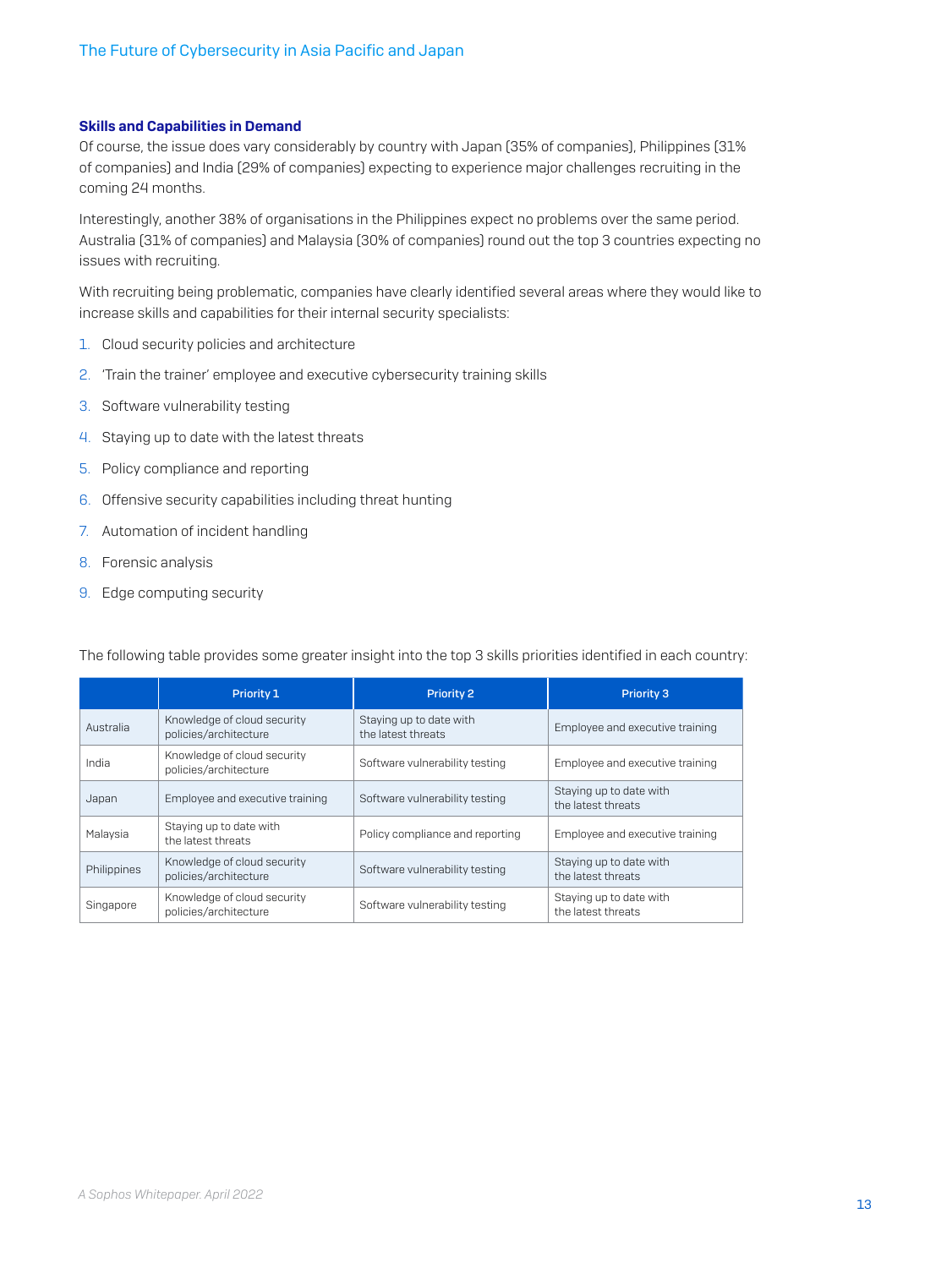# <span id="page-13-0"></span>Strengthening Defences

#### Common Attack Vectors

Another new question for 2022, we asked organisations what were the most common security attack vectors their company experienced and, in a related theme, which threats they perceived as the most important now and in 24 months' time.

The first two vectors are addressable in part through ongoing education and awareness campaigns: phishing and whaling (where threat actors target the C-suite and board) and weak or compromised employee credentials.



What are the most common security attack vectors your company experiences?

From a country perspective, there was little variation in attack vectors, with companies from all 6 countries identifying phishing/whaling as the most prevalent activity.

|             | Vector 1         | Vector 2                     | Vector 3                   |
|-------------|------------------|------------------------------|----------------------------|
| Australia   | Phishing/whaling | Weak/compromised credentials | Supply chain vulnerability |
| India       | Phishing/whaling | Weak/compromised credentials | Social engineering         |
| Japan       | Phishing/whaling | Unpatched vulnerability      | Supply chain vulnerability |
| Malaysia    | Phishing/whaling | Malicious employees          | Supply chain vulnerability |
| Philippines | Phishing/whaling | Weak/compromised credentials | Malicious employees        |
| Singapore   | Phishing/whaling | Misconfigurations            | Man in middle              |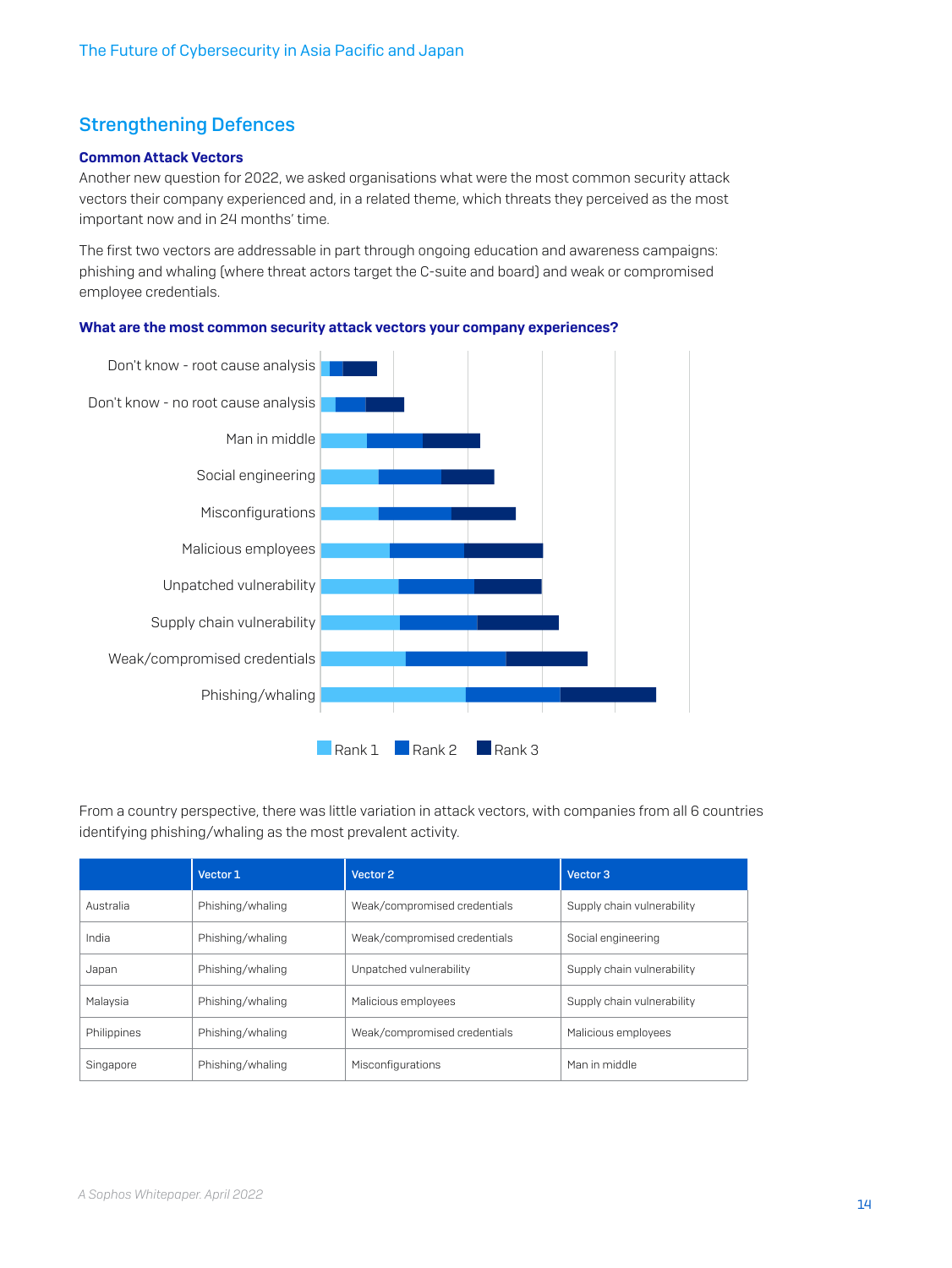#### Threat Landscape Rankings

As in previous years, we asked our respondents to rate which threats they perceived as the most serious to their organisation.

Consistent with our findings on attack vectors, phishing topped the list, followed by malware. Both threats have been ranked as either a top 1 or 2 issue in previous research and we were not surprised to see them again for 2022.

It was more noteworthy to consider the rise of 'poor systems' to third place, up from 13<sup>th</sup> in 2021. Its prominence raises an interesting question over the effectiveness of the 'security by design' approach adopted by many APJ organisations (casting another slight shadow over the actual cybersecurity maturity assessment levels raised earlier in this report).

Other noticeable ranking changes in 2022 include:

- 1. Malicious employees rising from 11<sup>th</sup> in 2021 to 7<sup>th</sup> in 2022
- 2. Social engineering falling from 4<sup>th</sup> (2021) to 9<sup>th</sup> in 2022
- 3. Distributed denial of service (DDOS) attacks dropping from 5<sup>th</sup> (2021) to 12<sup>th</sup> (2022)
- 4. Zero-day vulnerabilities falling from 8th (2021) to 13th (2022)

| <b>Threat Rankings</b>               | 2019           | 2021           | 2022           |
|--------------------------------------|----------------|----------------|----------------|
| Phishing and whaling                 | $\mathbf{1}$   | $\mathbf{2}$   | $\mathbf{1}$   |
| Malware                              | $\mathbf{2}$   | $\mathbf{1}$   | $\mathbf{2}$   |
| Poor systems                         | 13             | 13             | 3              |
| Corporate espionage                  | 6              | 6              | $\overline{4}$ |
| Nation state attacks                 | 5              | 3              | 5              |
| Encryption backdoors                 | $\overline{4}$ | $\overline{7}$ | 6              |
| Malicious employees                  | $\overline{7}$ | 11             | $\overline{7}$ |
| AI/ML attacks                        | 10             | 12             | 8              |
| Social engineering                   | 3              | $\overline{4}$ | 9              |
| 3rd party errors                     | 8              | 10             | 10             |
| Employee errors                      | $\overline{9}$ | $\hbox{9}$     | 11             |
| Distributed denial of service (DDOS) | 12             | 5              | 12             |
| Zero-day vulnerabilities             | 11             | 8              | 13             |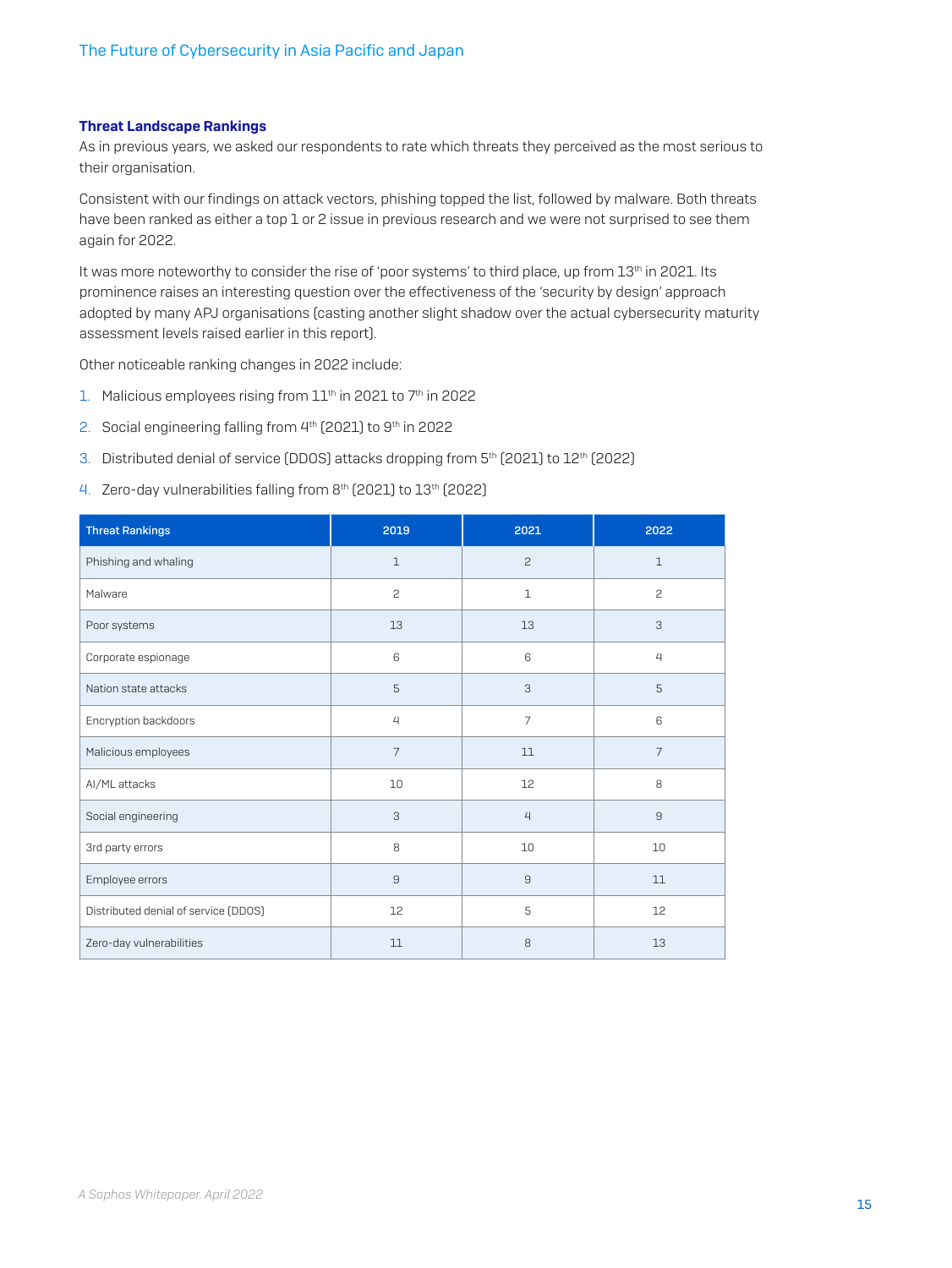#### Threat Hunting Adoption and Importance

Alongside maintaining up-to-date security tools, active threat hunting emerged in this year's research as a key consideration for strengthening cybersecurity defences.

On average, across our survey cohort, 90% of organisations stated they undertook threat hunting to bolster their cybersecurity capabilities.

The story is one of overarching positivity for threat hunting across the region. 85% of all threat hunting users stated the approach is critical (21%) or important (64%) to their company's overall cybersecurity capability.

#### Does your organisation undertake threat-hunting activities to bolster its cybersecurity defence?



We would caution slightly against the ebullience in the data. Whilst not quantitatively tested, we made an observation that some users may consider log analysis, incident response, digital forensics, pen-testing and vulnerability assessments as valid examples of threat hunting consequently potentially inflating the adoption numbers.

#### Technologies and Issues Impacting the Cybersecurity Defence Landscape

Every year we ask our respondents which technologies or issues they think will impact their organisation's cybersecurity in the coming 24 months.

When it comes to technology, the survey respondents indicated that the technologies that will most impact their organisation's security in the next 24 months are IT and OT convergence, digital transformation, artificial intelligence and machine learning, workflow digitisation, and IoT devices.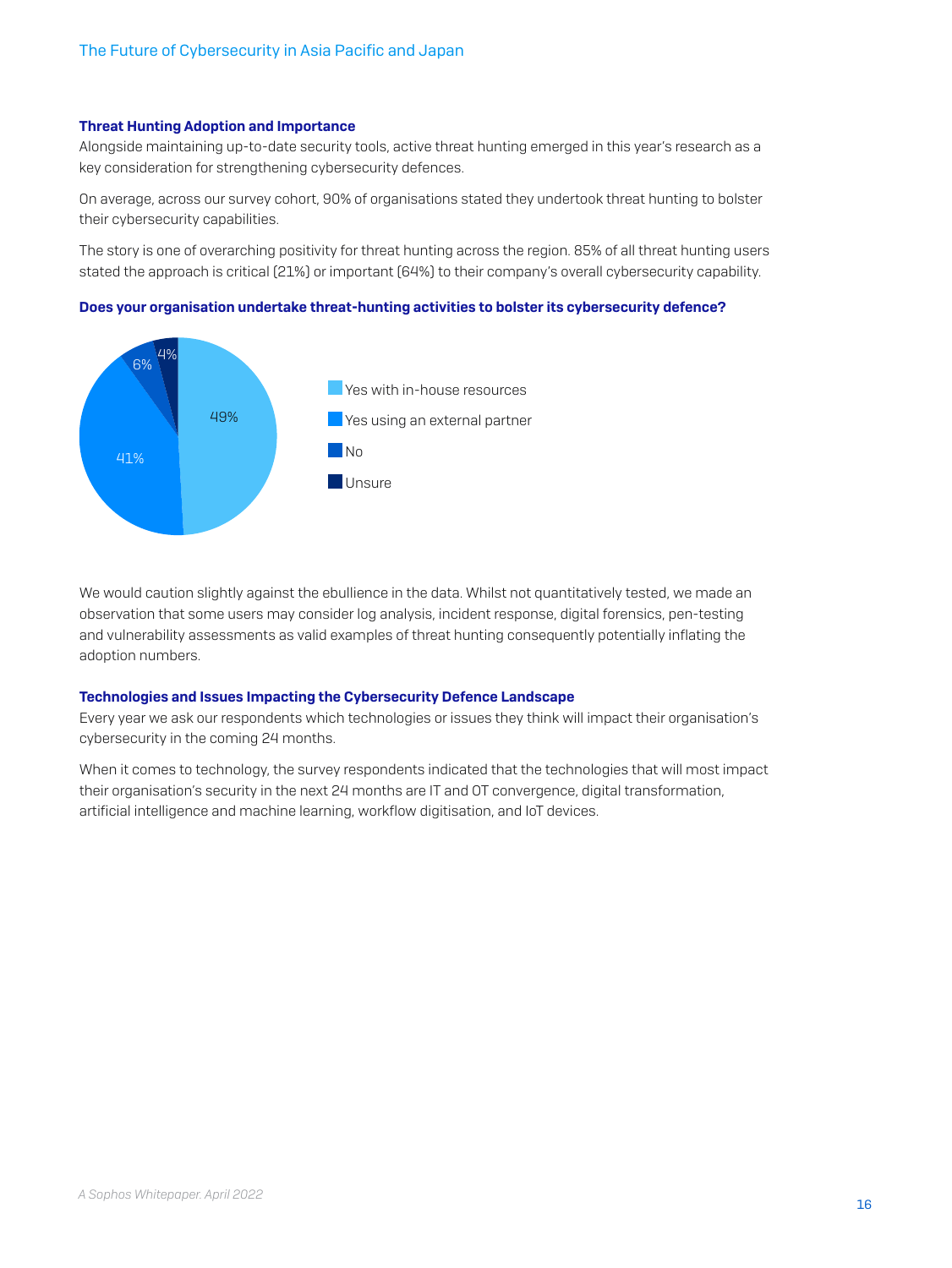Which of the following technologies or issues do you think will impact your organisation's security in the next 24 months?



We were a little surprised to see containerisation (a way of encapsulating software code so it can run uniformly on any infrastructure) rank very low as an issue. Many organisations suffer from container sprawl in their cloud infrastructure and require a solution (such as Kubernetes) to effectively manage their environment. This, in turn, potentially increases the surface attack area as additional components are added. We expect to see containerisation rise in ranking as more large enterprises and government organisations continue their adoption.

In our 2021 report, we noted that, *"While there is a lot of hype and confusion around AI and ML in the market, the research results indicate there is considerable interest and appetite in how these technologies can help in the future."* Our latest data indicates fluctuation in the use of AI for data analysis and fraud mitigation and we expect this to continue year on year as the technology evolves and familiarity improves.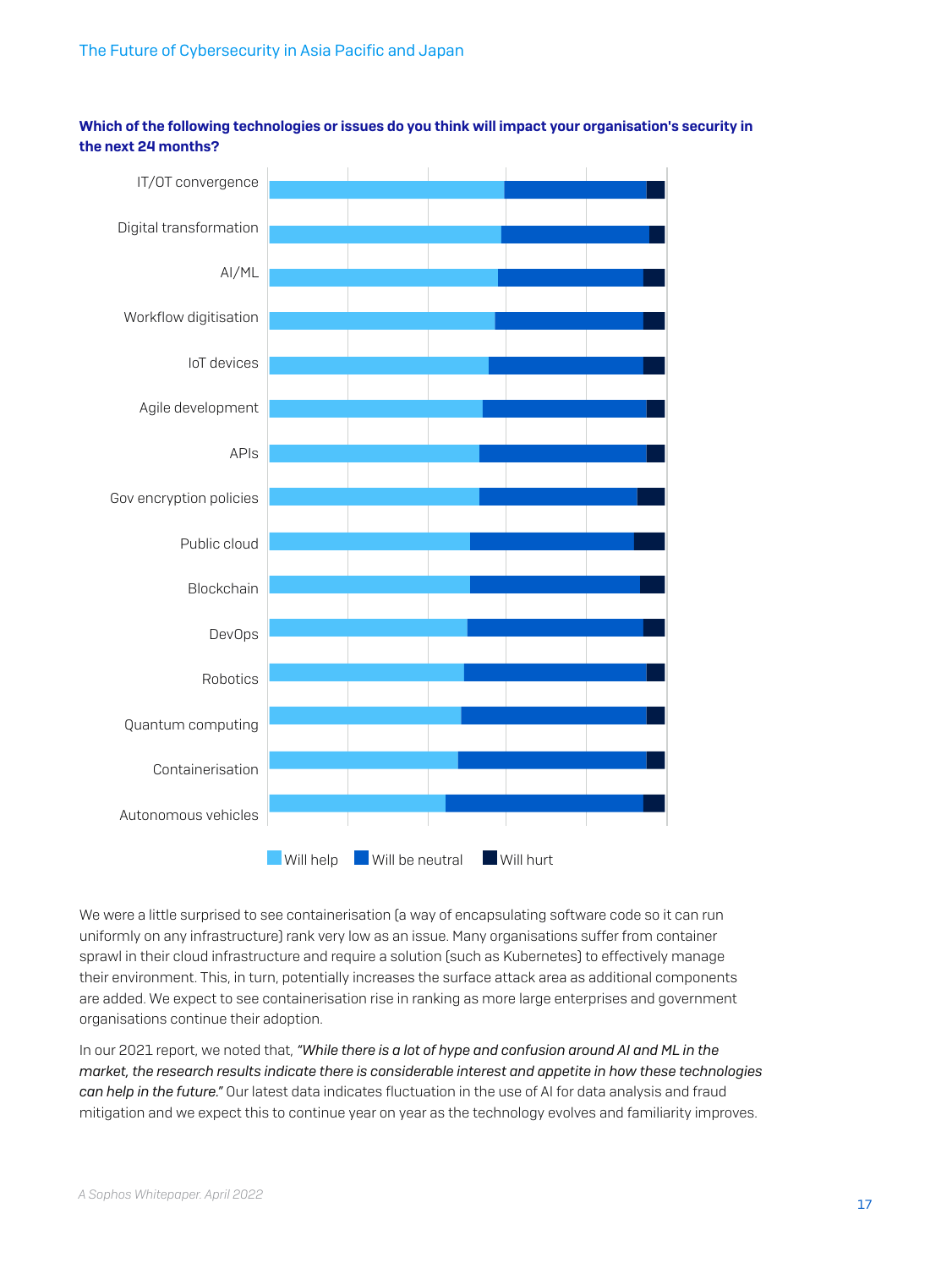<span id="page-17-0"></span>There is a clear trend towards increased adoption of AI and ML for other use cases and we expect it to be built into all security platforms more deeply going forward. Of note too is the overall decrease in the number of companies that stated they did not use AI and ML in 2019 (22%) and those that don't use it today (12%).





### In closing

The issue isn't technology. It's education.

Increasing spend on cybersecurity (be this on staff, managed security providers or technology) is suboptimal unless organisations understand from the top down the true nature and critical threat that cybersecurity attacks constitute to an entities' existence, operational capabilities, and customers.

A true and frank assessment of actual cybersecurity maturity may give some organisations a pause for thought and possible rethinking of their true capabilities. Likewise, sustained and concerted board and executive level education campaigns are important to both improve management comprehension of cybersecurity issues and remove one of the major frustrations experienced by cybersecurity professionals.

In last year's conclusion we stated, *"Combining a robust platform approach to cybersecurity that is hardened by skilled experts and partners with an improved operational and cultural emphasis will help our chances of success in the future."* That statement remains valid today.

The following sections of the report provide relevant data points for each of the 6 countries included in our research:

- 1. Australia
- 2. India
- 3. Japan
- 4. Malaysia
- 5. Philippines
- 6. Singapore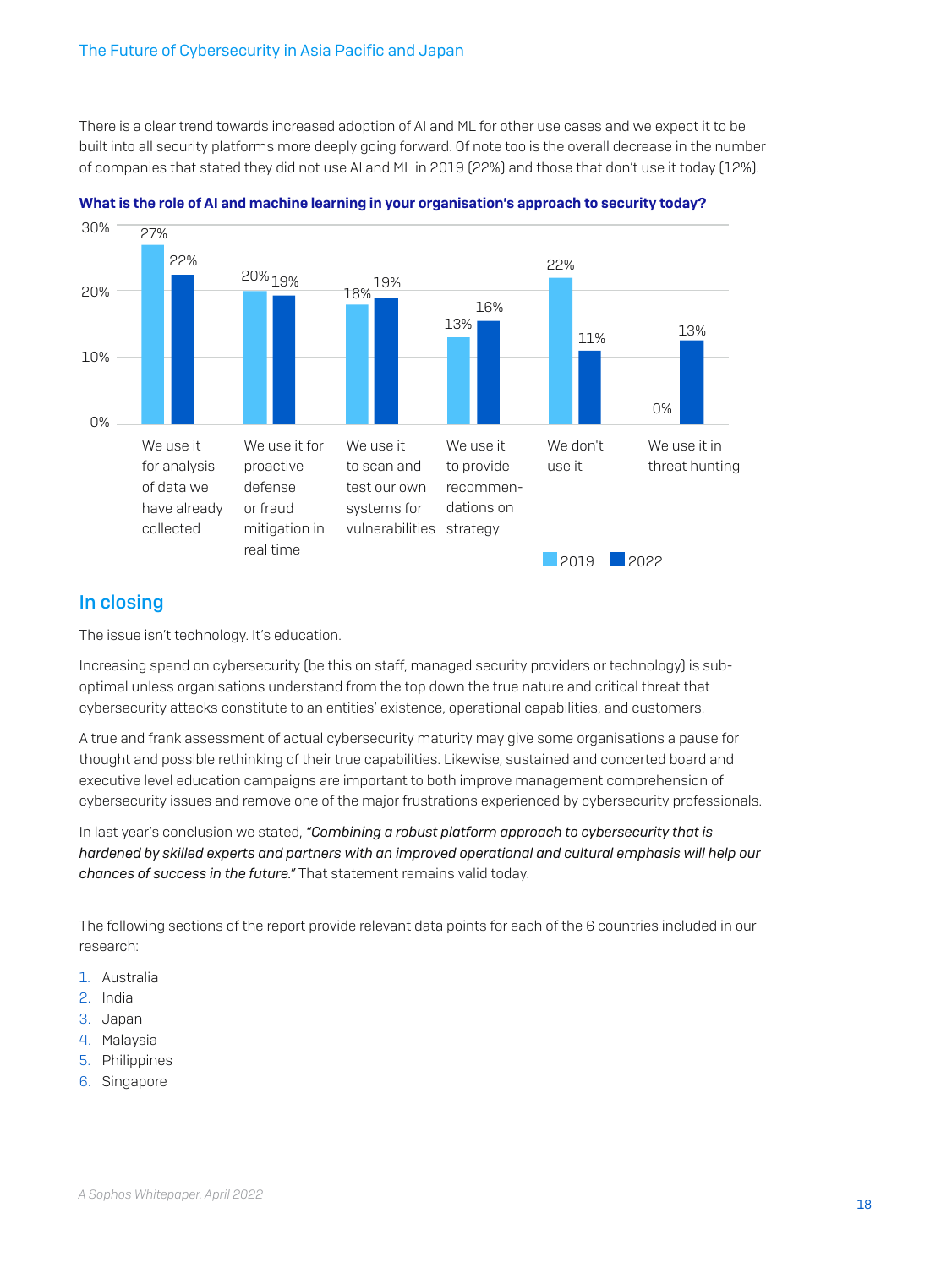# <span id="page-18-0"></span>Cybersecurity in Australia

Spend on cybersecurity as percentage of total technology budget: 11.8%

# Cybersecurity Maturity Profile

#### Cybersecurity Maturity Rating – Australia



#### Who leads cybersecurity strategy?

CISO: 38%, CIO/CTO: 32%, Shared Group Responsibility/Other: 29%

#### Top frustrations of cybersecurity professionals:

- 1. Cybersecurity is frequently relegated in priority
- 2. There is not enough budget for security
- 3. Our executives assume cybersecurity is easy and me/my cybersecurity peers over exaggerate threats and issues

# Board Level Understanding of Cybersecurity



### Perceived Board Level Understanding of Security – Australia How well do you think your company board understands cybersecurity issues?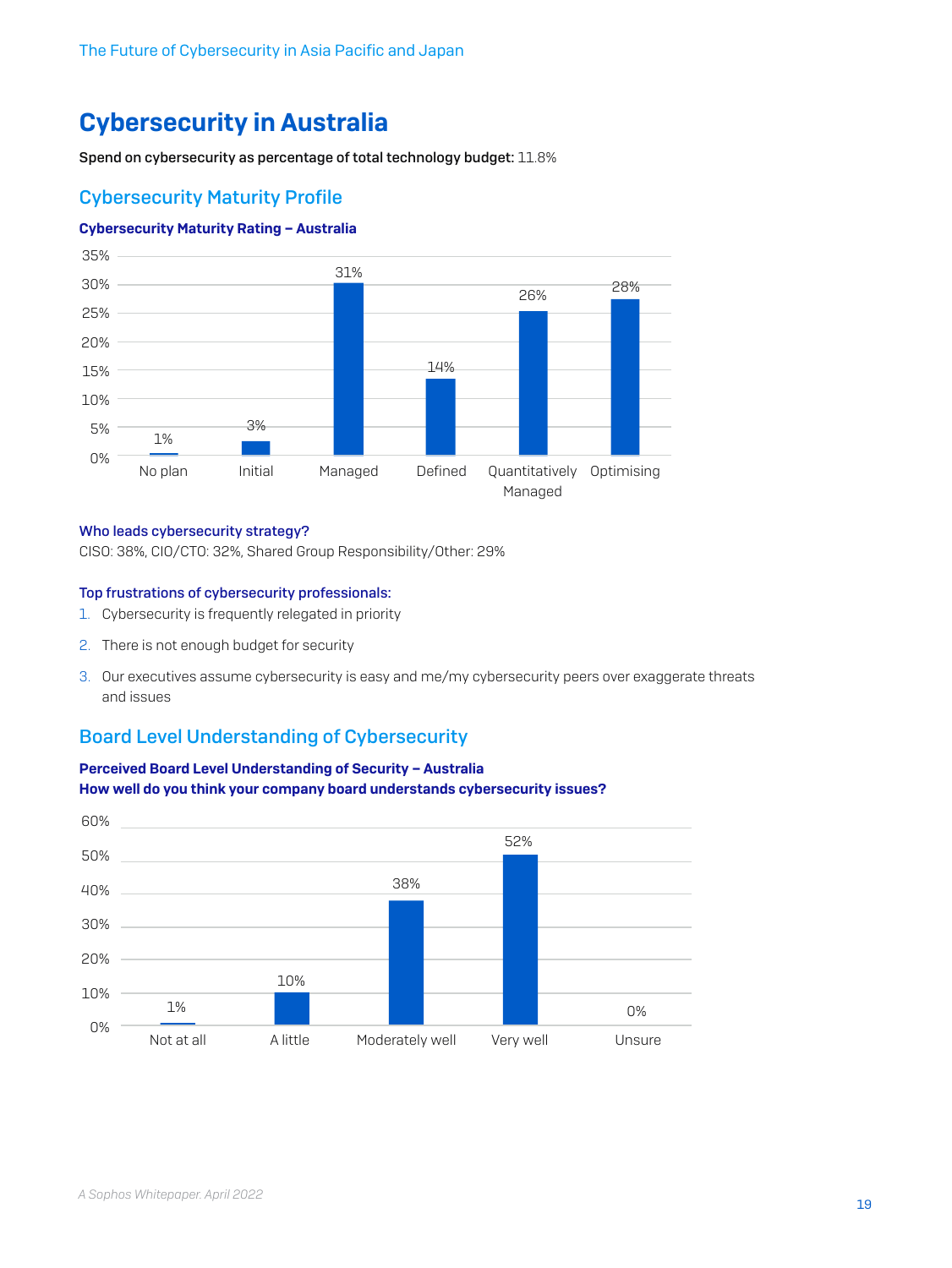# Cybersecurity Professional Recruitment Difficulty Level

#### What is your view on the availability of skilled security employees for your organisation in the next 24 months? Australia



#### Top skills in demand:

- 1. Knowledge of cloud security policies/architecture
- 2. Staying up to date with the latest threats
- 3. Employee and executive training

#### Top attack vectors:

- 1. Phishing and whaling
- 2. Weak or compromised credentials
- 3. Supply chain vulnerabilities

#### Top rated threats in 2022:

- 1. Poorly designed systems
- 2. Malware
- 3. Phishing and whaling
- 4. Nation state attacks
- 5. Corporate espionage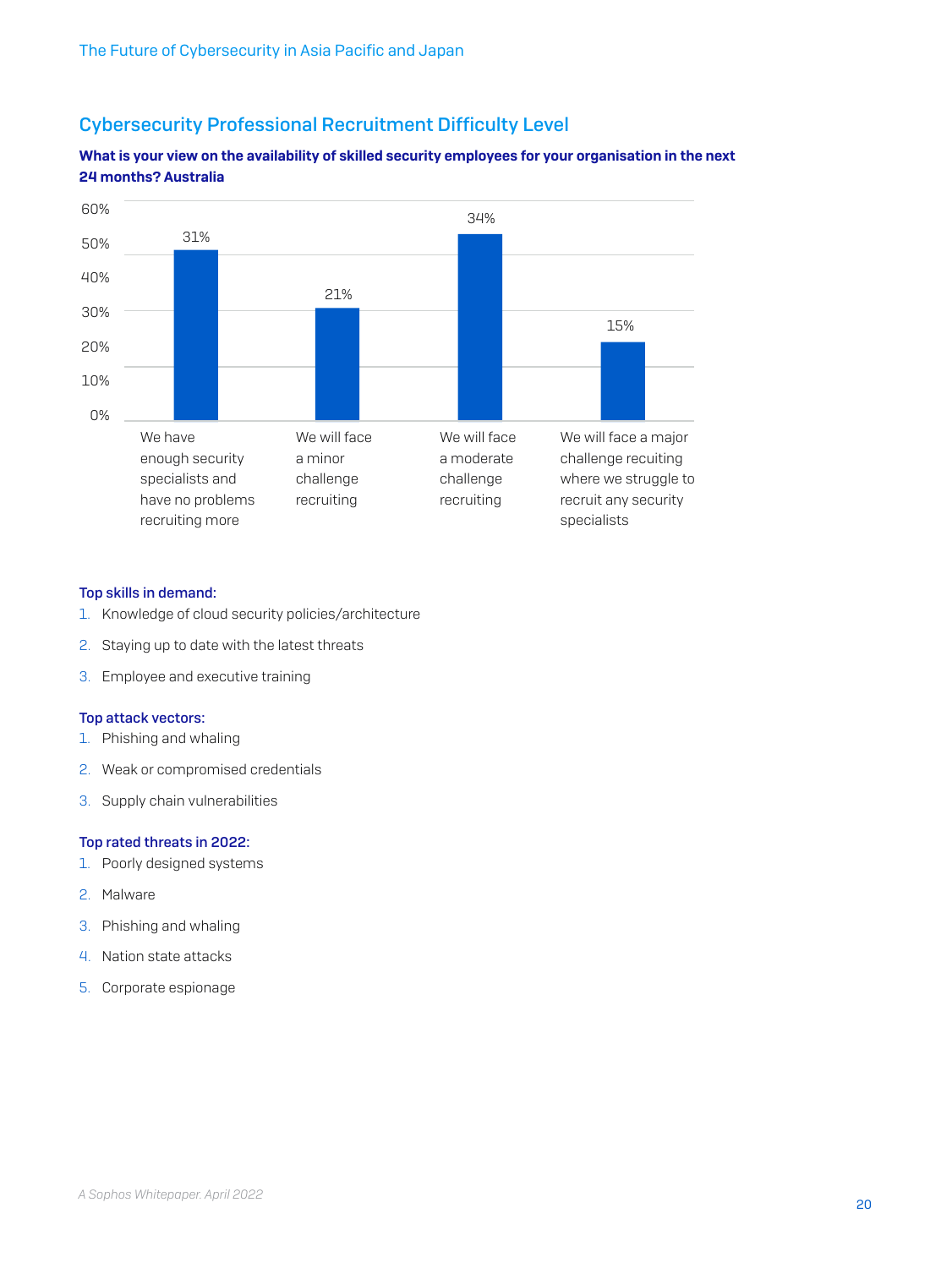#### Rated threats 2021-2022

| 2021                     | 2022                     |
|--------------------------|--------------------------|
| Malware                  | Poorly designed systems  |
| Phishing and whaling     | Malware                  |
| Ransomware               | Phishing and whaling     |
| Nation state             | Nation state             |
| Backdoors                | Corporate espionage      |
| <b>DDoS</b>              | Encryption backdoors     |
| Corporate espionage      | Ransomware               |
| Employee error           | <b>DDoS</b>              |
| Poorly designed systems  | Social engineering       |
| AI/ML attacks            | Employee error           |
| Partner/3rd party error  | Malicious employees      |
| Malicious employee       | AI/ML attacks            |
| Zero-day vulnerabilities | Zero-day vulnerabilities |
| Social engineering       | 3rd party error          |

#### Adoption of threat hunting

66% of companies do in-house, 31% use an external partner, 3% no/unsure

#### Please rate your agreement with the following statements – Australia

The information we receive from cybersecurity vendors is lacking and makes it difficult to elevate the discussion to the executive committee and board level

Cybersecurity vendors are 'AI-washing' their solutions and it's very hard to determine true benefits and effectiveness of artificial intelligence for cybersecurity

The biggest challenge to our security in the next 24 months will be the awareness and education of our employees and leadership

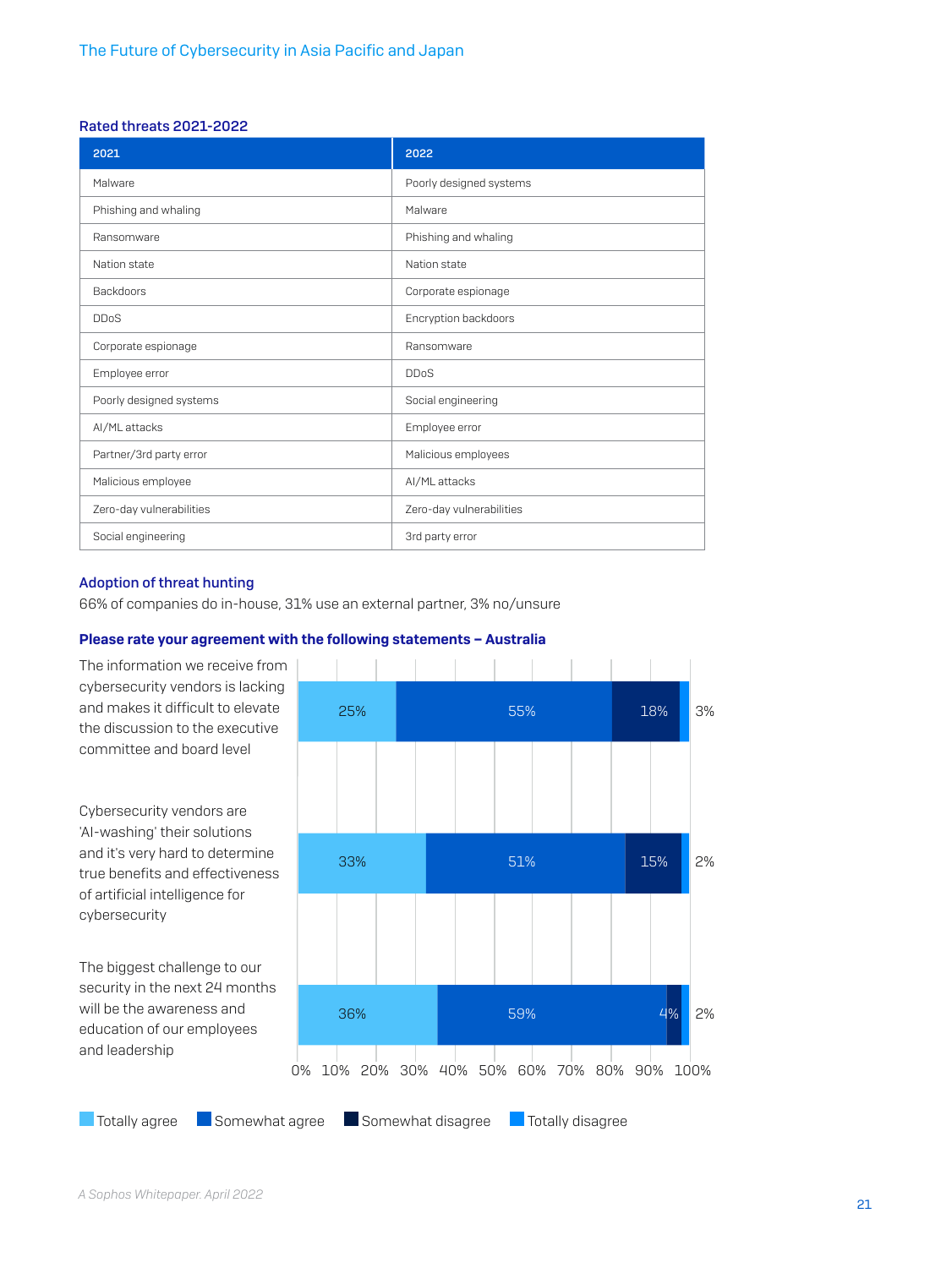# <span id="page-21-0"></span>Cybersecurity in India

Spend on cybersecurity as percentage of total technology budget: 10.7%

# Cybersecurity Maturity Profile

#### Cybersecurity Maturity Rating – India



#### Who leads cybersecurity strategy?

CISO: 34%, CIO/CTO: 34%, Shared Group Responsibility/Other: 32%

#### Top frustrations of cybersecurity professionals:

- 1. Our executives assume cybersecurity is easy and me/my cybersecurity peers over exaggerate threats and issues
- 2. There's too much 'fear and doubt' messaging that makes it hard to talk accurately about cybersecurity
- 3. Cybersecurity is frequently relegated in priority

### Board Level Understanding of Cybersecurity

#### Perceived Board Level Understanding of Security – India How well do you think your company board understands cybersecurity issues?

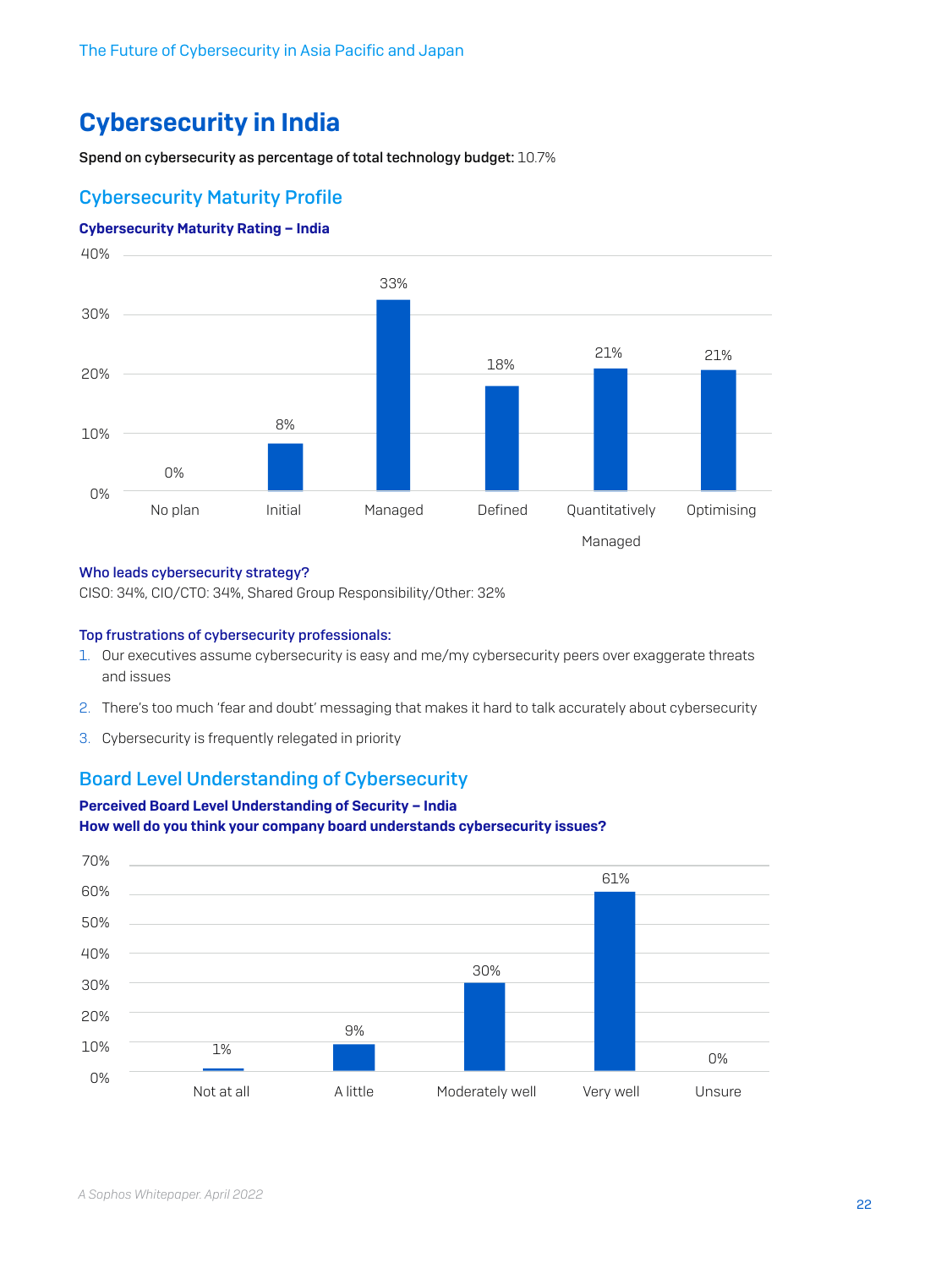# Cybersecurity Professional Recruitment Difficulty Level

#### What is your view on the availability of skilled security employees for your organisation in the next 24 months? India



#### Top skills in demand:

- 1. Knowledge of cloud security policies/architecture
- 2. Software vulnerability testing
- 3. Employee and executive training

#### Top attack vectors:

- 1. Phishing and whaling
- 2. Weak or compromised credentials
- 3. Social engineering

#### Top rated threats in 2022:

- 1. Malware
- 2. Malicious employees
- 3. Third party error
- 4. Poorly designed systems
- 5. Phishing and whaling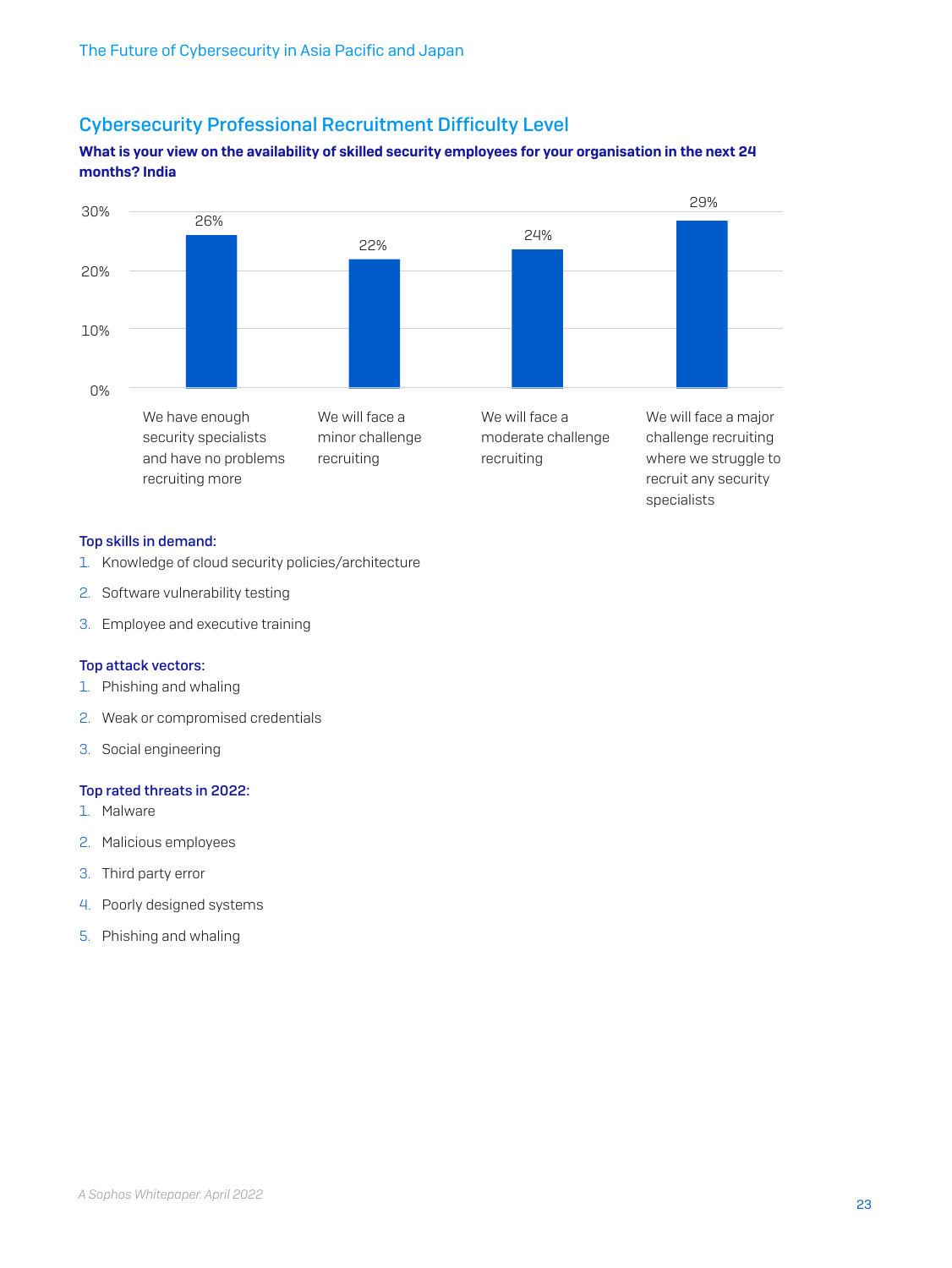#### Rated threats 2021-2022

| 2021                     | 2022                     |
|--------------------------|--------------------------|
| Malware                  | Malware                  |
| Phishing and whaling     | Malicious employees      |
| <b>Backdoors</b>         | 3rd party error          |
| AI/ML attacks            | Poorly designed systems  |
| Ransomware               | Phishing and whaling     |
| Nation state             | Encryption backdoors     |
| Poorly designed systems  | Social engineering       |
| Malicious employee       | Corporate espionage      |
| Zero-day vulnerabilities | AI/ML attacks            |
| Social engineering       | Zero-day vulnerabilities |
| Corporate espionage      | Employee error           |
| Employee error           | Nation state             |
| Partner/3rd party error  | <b>DDoS</b>              |
| <b>DDoS</b>              | Ransomware               |

#### Adoption of threat hunting:

54% of companies do in-house, 41% use an external partner, 6% no/unsure

#### Please rate your agreement with the following statements – India

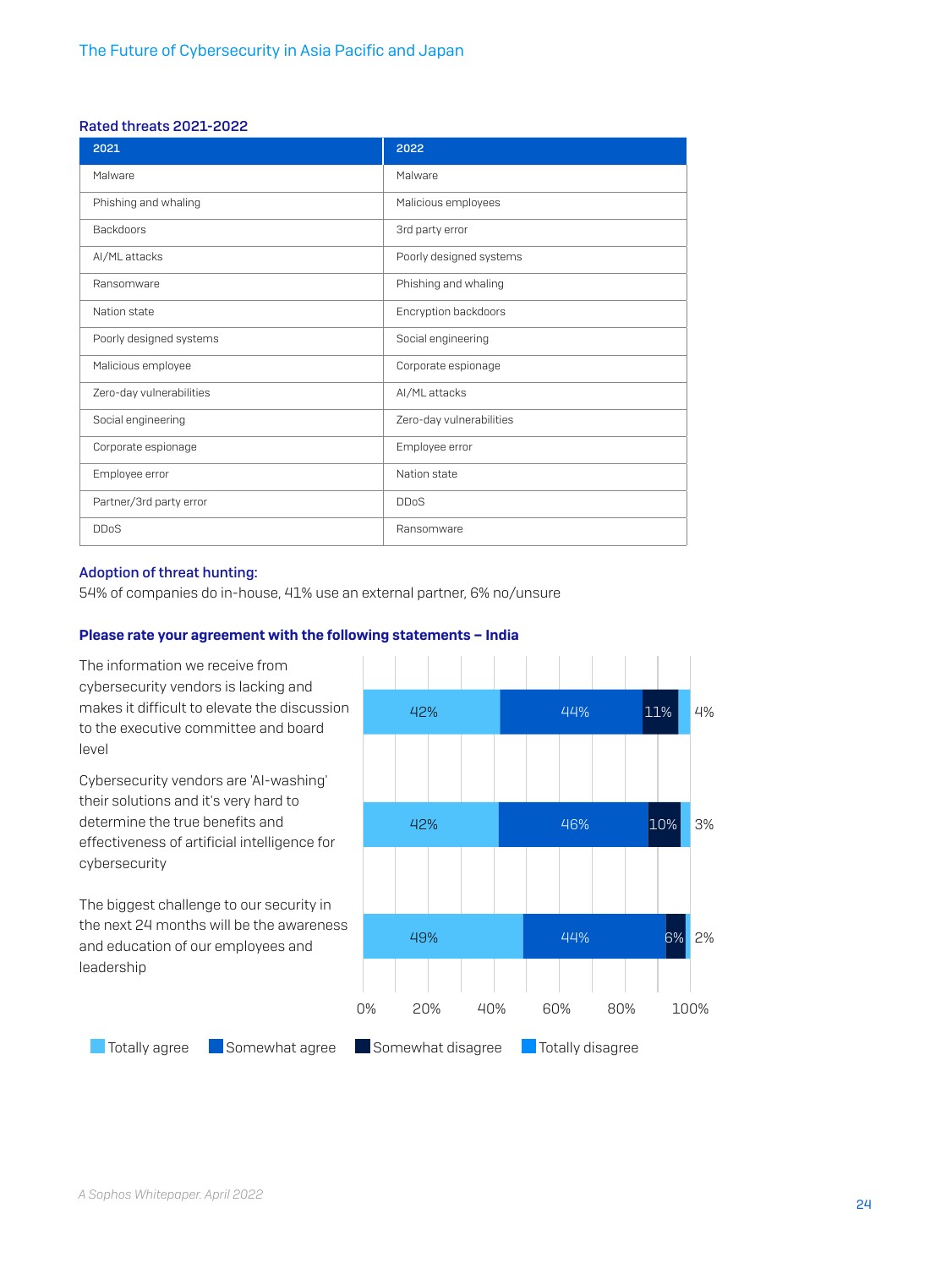# <span id="page-24-0"></span>Cybersecurity in Japan

Spend on cybersecurity as percentage of total technology budget: 12.3%

## Cybersecurity Maturity Profile

#### Cybersecurity Maturity Rating – Japan



#### Who leads cybersecurity strategy?

CISO: 32%, CIO/CTO: 33%, Shared Group Responsibility/Other: 35%

#### Top frustrations of cybersecurity professionals:

- 1. We can't employ enough skilled security specialists
- 2. We can't keep up with the pace of security threats
- 3. There's too much 'fear and doubt' messaging that makes it hard to talk accurately about cybersecurity

## Board Level Understanding of Cybersecurity



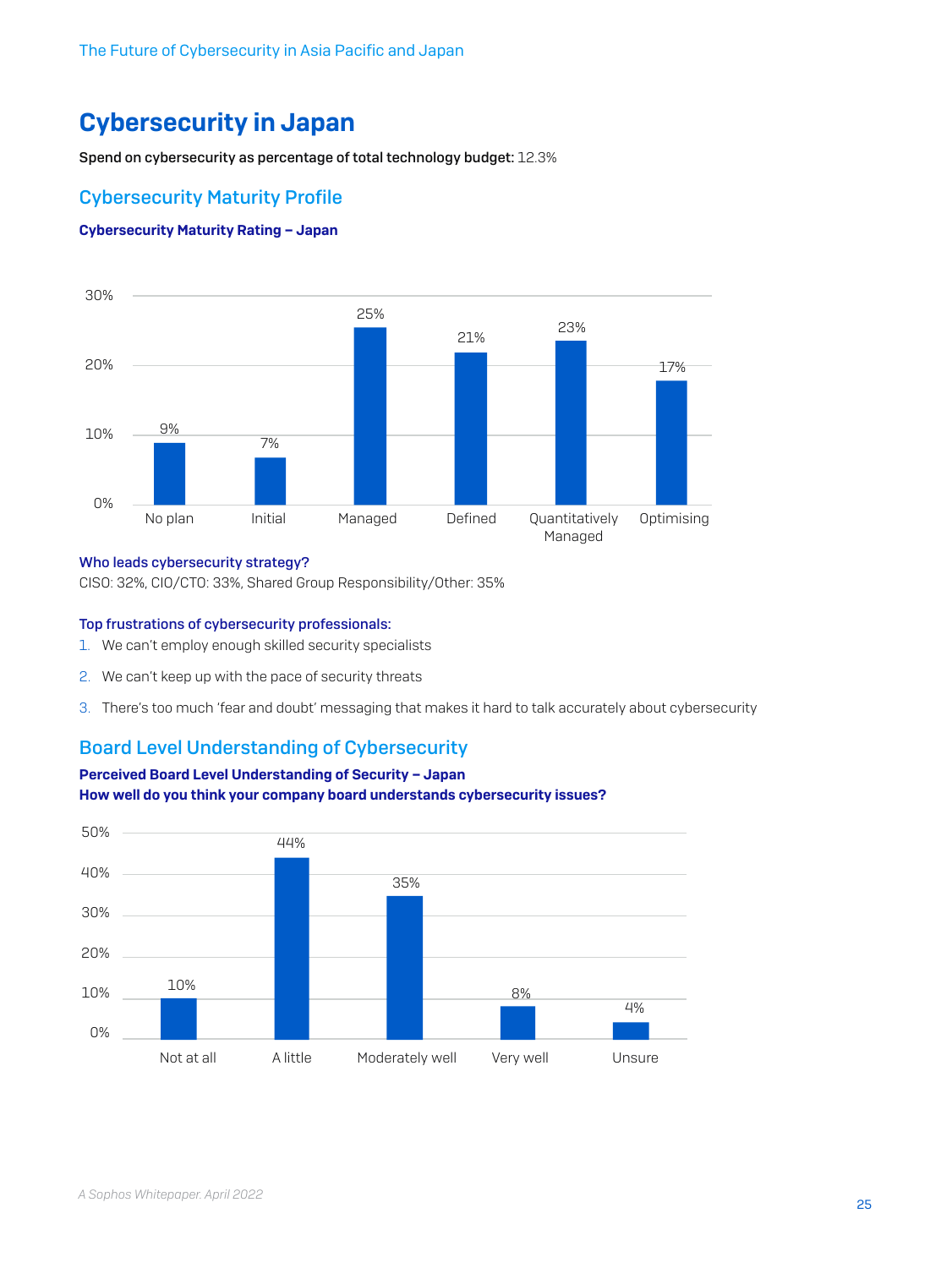# Cybersecurity Professional Recruitment Difficulty Level

#### What is your view on the availability of skilled security employees for your organisation in the next 24 months? Japan



#### Top skills in demand:

- 1. Employee and executive training
- 2. Software vulnerability testing
- 3. Staying up to date with the latest threats

#### Top attack vectors:

- 1. Phishing and whaling
- 2. Unpatched vulnerabilities
- 3. Supply chain vulnerabilities

#### Top rated threats in 2022:

- 1. Phishing and whaling
- 2. Malicious employees
- 3. Employee error
- 4. Ransomware
- 5. Corporate espionage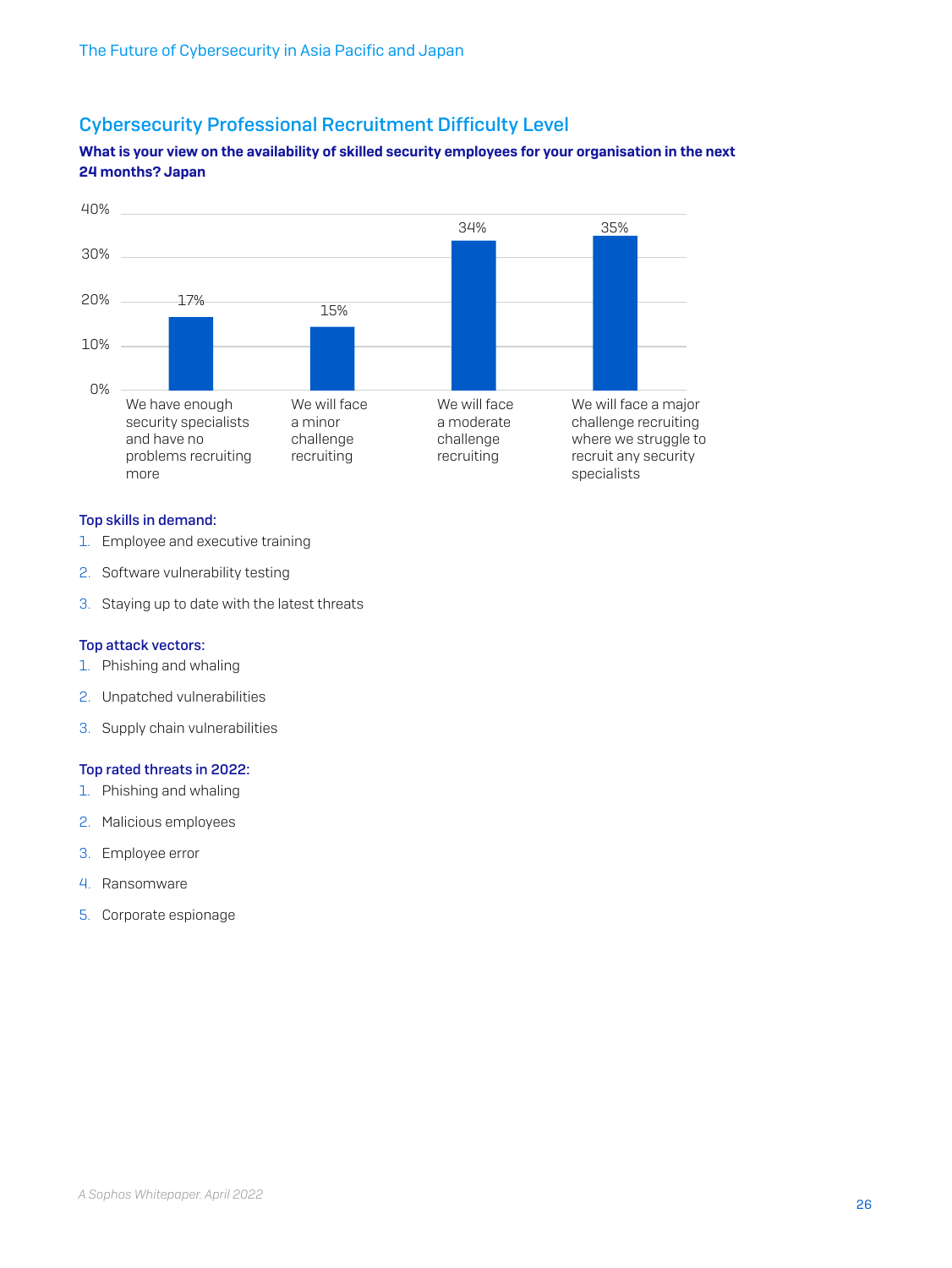#### Rated threats 2021-2022

| 2021                     | 2022                     |
|--------------------------|--------------------------|
| Employee error           | Phishing and whaling     |
| Malicious employee       | Malicious employees      |
| Poorly designed systems  | Employee error           |
| Ransomware               | Ransomware               |
| Malware                  | Corporate espionage      |
| Phishing and whaling     | Malware                  |
| <b>DDoS</b>              | Poorly designed systems  |
| <b>Backdoors</b>         | AI/ML attacks            |
| Partner/3rd party error  | Zero-day vulnerabilities |
| Nation state             | Nation state             |
| Corporate espionage      | 3rd party error          |
| Zero-day vulnerabilities | Encryption backdoors     |
| AI/ML attacks            | <b>DDoS</b>              |
| Social engineering       | Social engineering       |

#### Adoption of threat hunting:

27% of companies do in-house, 52% use an external partner, 23% no/unsure

#### Please rate your agreement with the following statements – Japan

The information we receive from cybersecurity vendors is lacking and makes it difficult to elevate the discussion to the executive committee and board level

Cybersecurity vendors are 'AI-washing' their solutions and it's very hard to determine the true benefits and effectiveness of artificial intelligence for cybersecurity

The biggest challenge to our security in the next 24 months will be the awareness and education of our employees and leadership

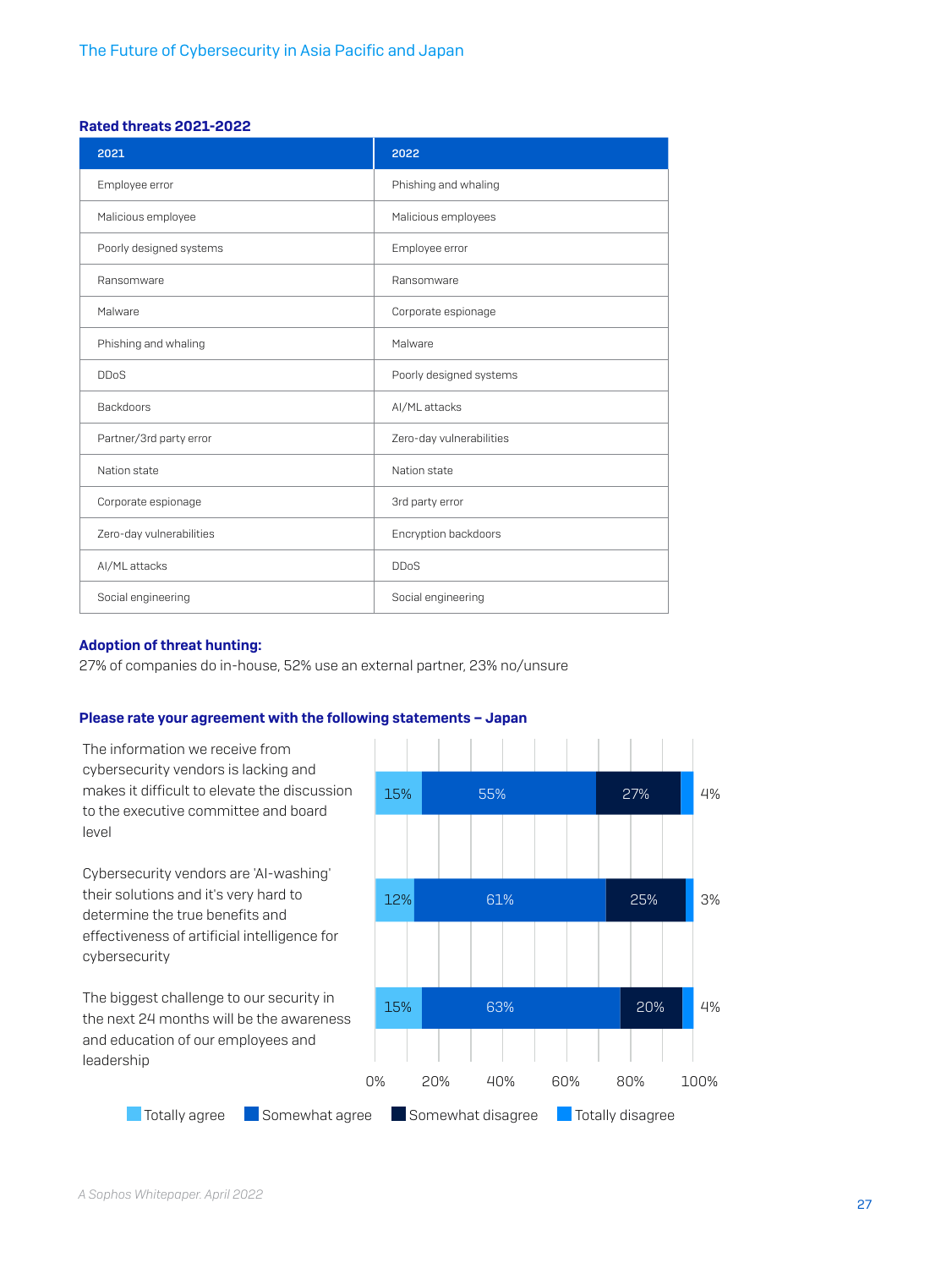# <span id="page-27-0"></span>Cybersecurity in Malaysia

Spend on cybersecurity as percentage of total technology budget: 8.6%

# Cybersecurity Maturity Profile

#### Cybersecurity Maturity Rating – Malaysia



#### Who leads cybersecurity strategy?

CISO: 35%, CIO/CTO: 38%, Shared Group Responsibility/Other: 27%

#### Top frustrations of cybersecurity professionals:

- 1. We can't keep up with the pace of security threats
- 2. We can't employ enough skilled security specialists
- 3. We don't put enough investment and time into training our general staff

### Board Level Understanding of Cybersecurity

### Perceived Board Level Understanding of Security – Malaysia "How well do you think your company board understands cybersecurity issues?"

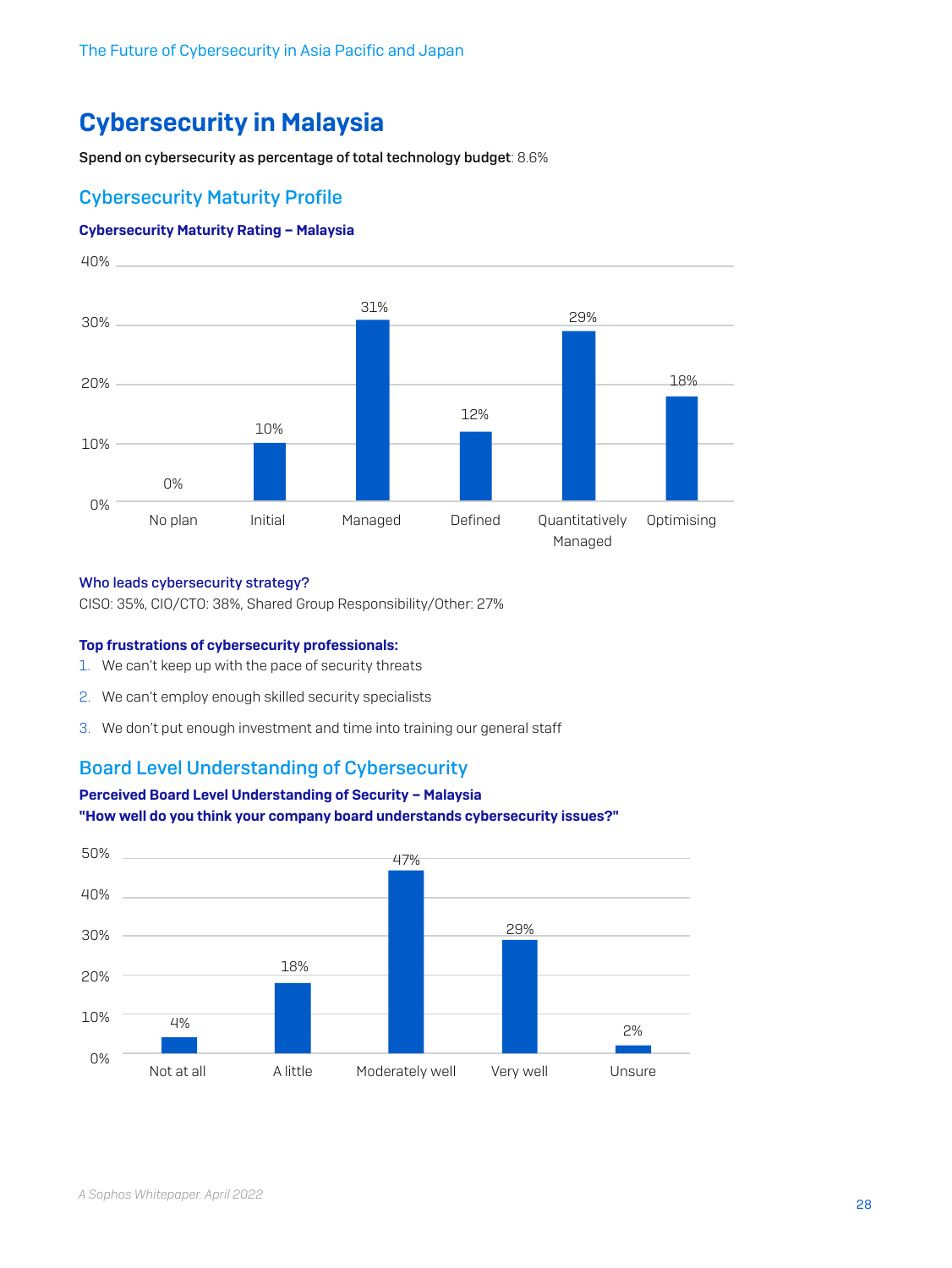# Cybersecurity Professional Recruitment Difficulty Level

#### What is your view on the availability of skilled security employees for your organisation in the next 24 months? Malaysia



#### Top skills in demand:

- 1. Staying up to date with the latest threats
- 2. Policy compliance and reporting
- 3. Employee and executive training

#### Top attack vectors

- 1. Phishing and whaling
- 2. Malicious employees
- 3. Supply chain vulnerabilities

#### Top rated threats in 2022:

- 1. Malware
- 2. Malicious employees
- 3. Employee error
- 4. Ransomware
- 5. Corporate espionage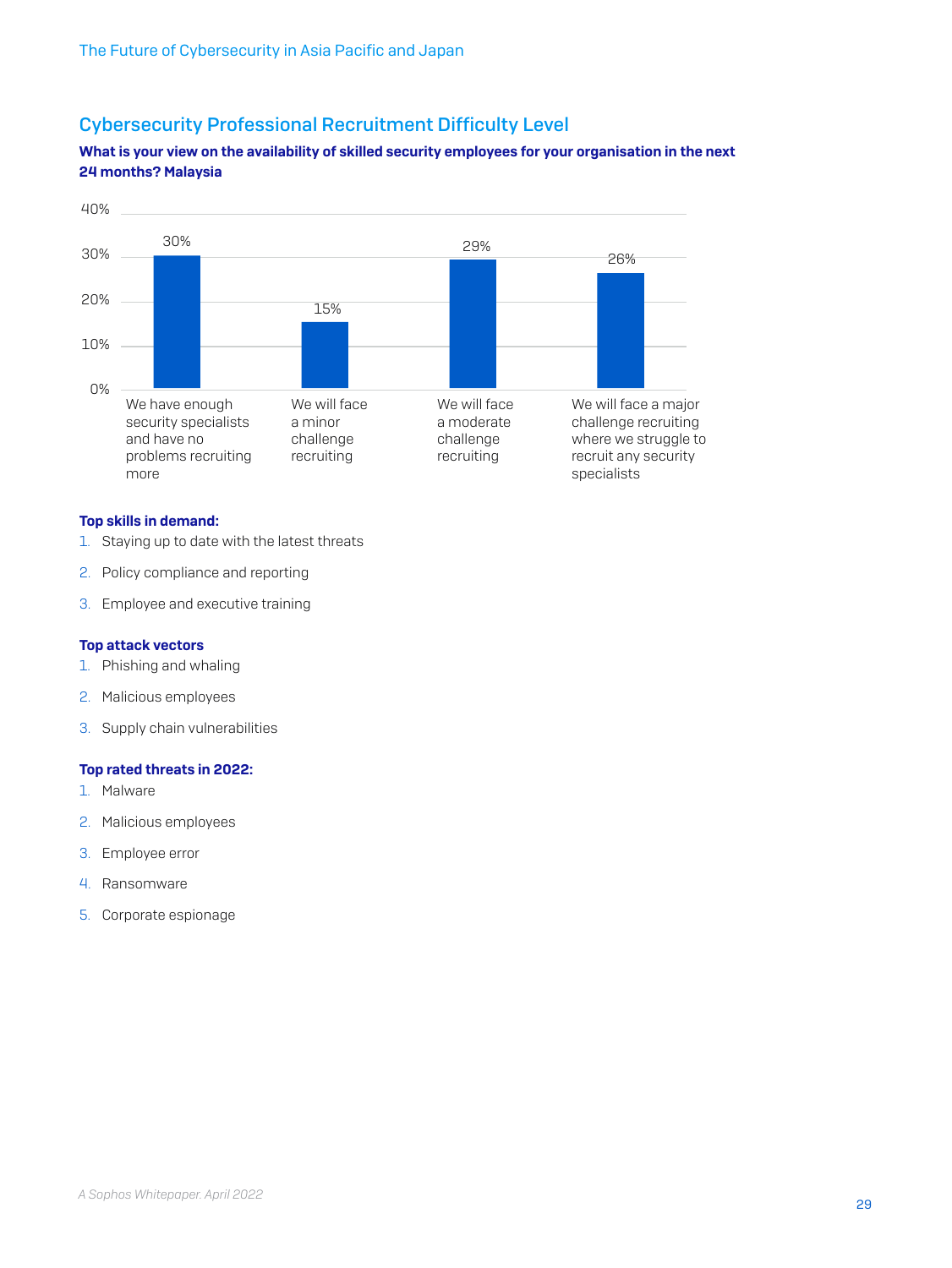#### Rated threats 2021-2022

| 2021                     | 2022                     |
|--------------------------|--------------------------|
| Phishing and whaling     | Malware                  |
| Ransomware               | Malicious employees      |
| Malware                  | Employee error           |
| Malicious employee       | Ransomware               |
| AI/ML attacks            | Corporate espionage      |
| Social engineering       | Encryption backdoors     |
| <b>DDoS</b>              | Phishing and whaling     |
| <b>Backdoors</b>         | AI/ML attacks            |
| Poorly designed systems  | Zero-day vulnerabilities |
| Zero-day vulnerabilities | Poorly designed systems  |
| Corporate espionage      | 3rd party error          |
| Employee error           | Nation state             |
| Partner/3rd party error  | <b>DDoS</b>              |
| Nation state             | Social engineering       |

#### Adoption of threat hunting:

20% of companies do in-house, 60% use an external partner, 20% no/unsure

#### Please rate your agreement with the following statements – Malaysia

The information we receive from cybersecurity vendors is lacking and makes it difficult to elevate the discussion to the executive committee and board level

Cybersecurity vendors are 'AI-washing' their solutions and it's very hard to determine the true benefits and effectiveness of artificial intelligence for cybersecurity

The biggest challenge to our security in the next 24 months will be the awareness and education of our employees and leadership

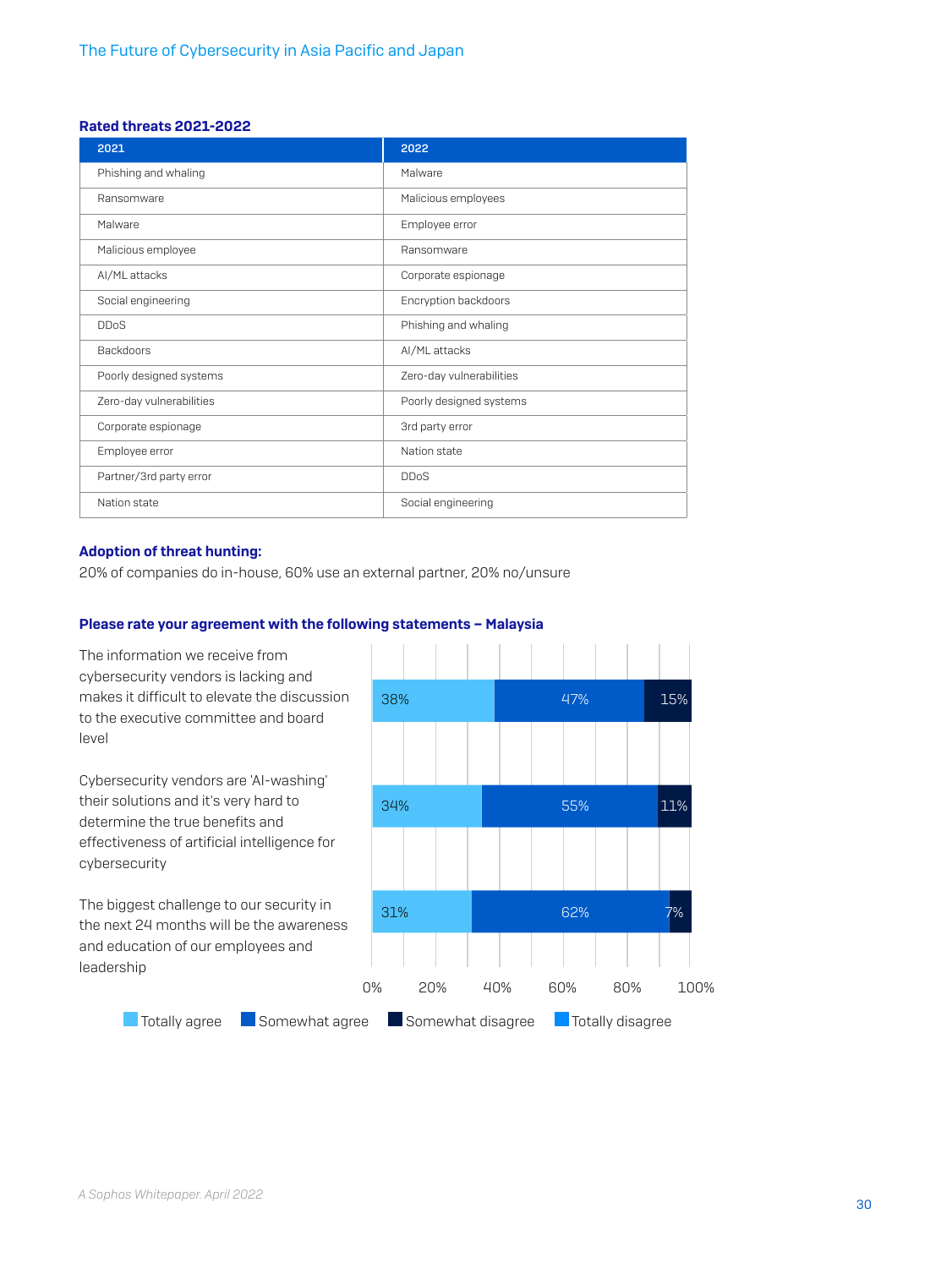# <span id="page-30-0"></span>Cybersecurity in the Philippines

Spend on cybersecurity as percentage of total technology budget: 13.3%

# Cybersecurity Maturity Profile

#### Cybersecurity Maturity Rating – Philippines



#### Who leads cybersecurity strategy?

CISO: 33%, CIO/CTO: 36%, Shared Group Responsibility/Other: 31%

#### Top frustrations of cybersecurity professionals:

- 1. Cybersecurity is frequently relegated in priority
- 2. Our executives assume cybersecurity is easy and me/my cybersecurity peers over exaggerate threats and issues
- 3. Our executives assume our company will never get attacked

### Board Level Understanding of Cybersecurity

### Perceived Board Level Understanding of Security – Philippines How well do you think your company board understands cybersecurity issues?

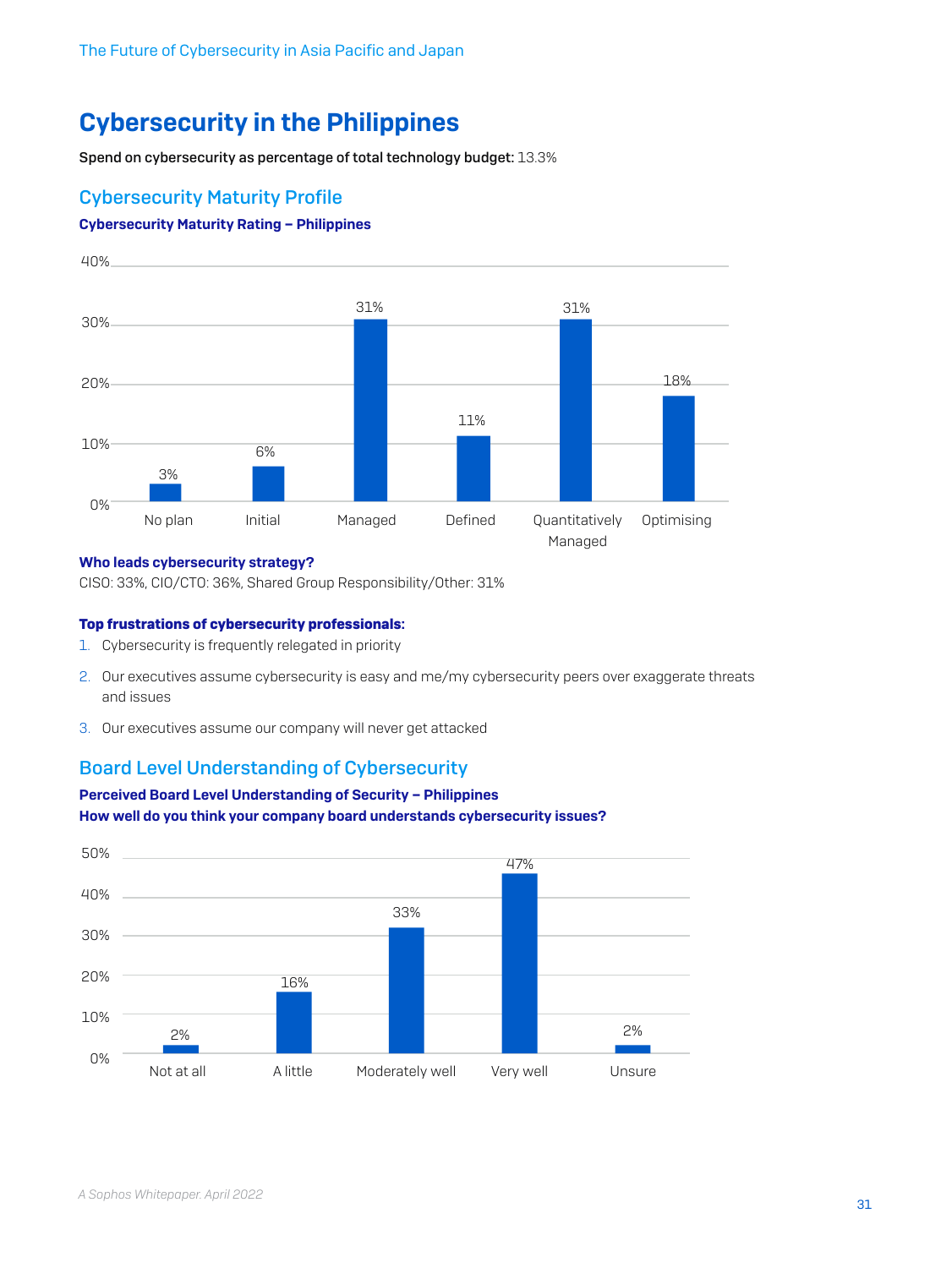# Cybersecurity Professional Recruitment Difficulty Level

#### What is your view on the availability of skilled security employees for your organisation in the next 24 months? Philippines



#### Top skills in demand:

- 1. Knowledge of cloud security policies/architecture
- 2. Software vulnerability testing
- 3. Staying up to date with the latest threats

#### Top attack vectors:

- 1. Phishing and whaling
- 2. Weak or compromised credentials
- 3. Malicious employees

#### Top rated threats in 2022:

- 1. Phishing
- 2. Poorly designed systems
- 3. Malware
- 4. Encryption backdoors
- 5. AI/ML attacks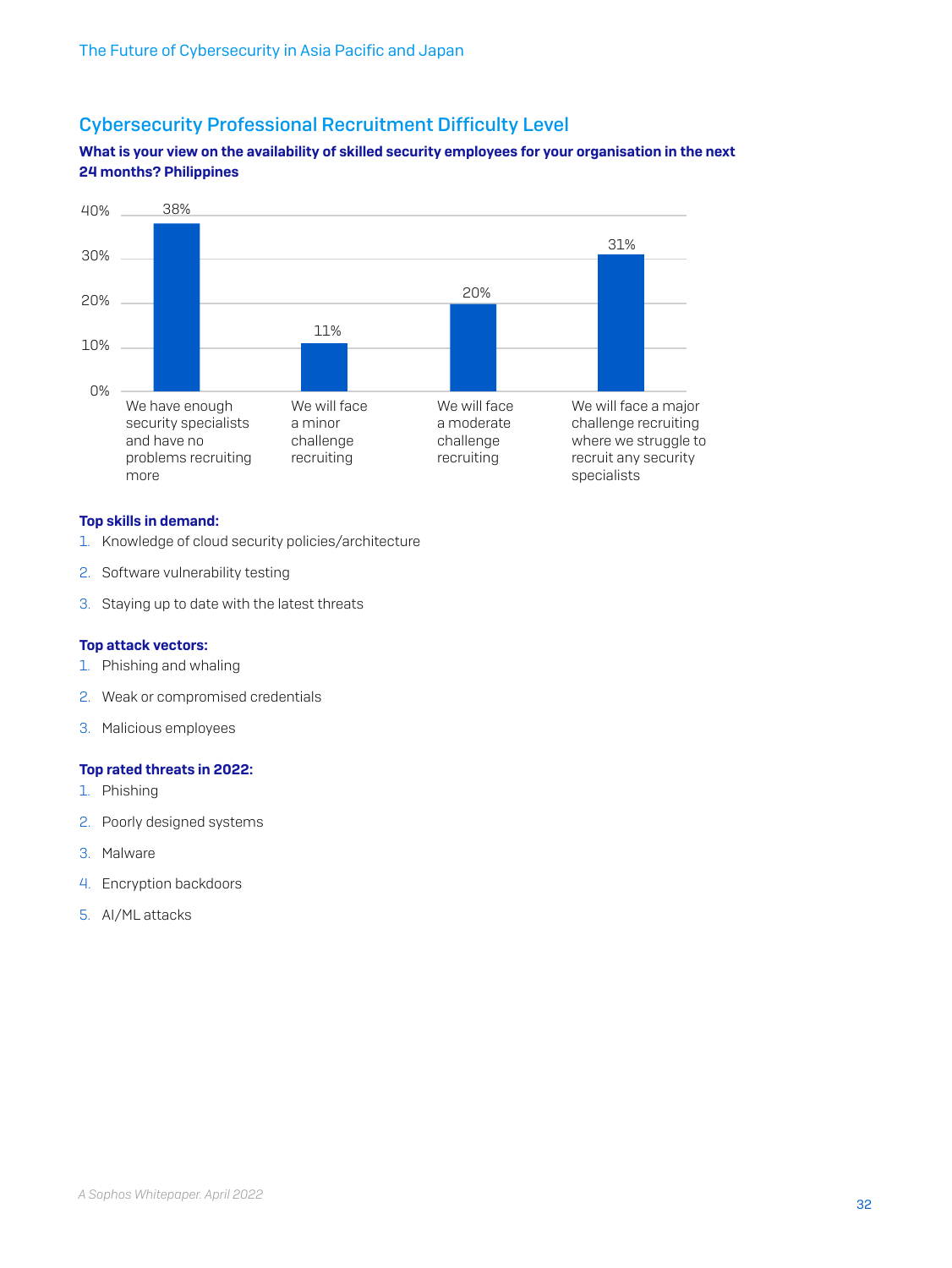#### Rated threats 2021-2022

| 2021                     | 2022                     |
|--------------------------|--------------------------|
| Phishing and whaling     | Phishing and whaling     |
| Malware                  | Poorly designed systems  |
| Ransomware               | Malware                  |
| Corporate espionage      | Encryption backdoors     |
| Malicious employee       | AI/ML attacks            |
| AI/ML attacks            | Corporate espionage      |
| Poor systems             | Malicious employees      |
| Employee error           | Employee error           |
| Partner/3rd party error  | Nation state             |
| Zero-day vulnerabilities | <b>DDoS</b>              |
| <b>Backdoors</b>         | Social engineering       |
| Social engineering       | Zero-day vulnerabilities |
| Nation state             | 3rd party error          |
| <b>DDoS</b>              | Ransomware               |

#### Adoption of threat hunting:

24% of companies do in-house, 69% use an external partner, 8% no/unsure

#### Please rate your agreement with the following statements – Philippines

The information we receive from cybersecurity vendors is lacking and makes it difficult to elevate the discussion to the executive committee and board level

Cybersecurity vendors are 'AI-washing' their solutions and it's very hard to determine the true benefits and effectiveness of artificial intelligence for cybersecurity

The biggest challenge to our security in the next 24 months will be the awareness and education of our employees and leadership



<sup>33</sup> *A Sophos Whitepaper. April 2022*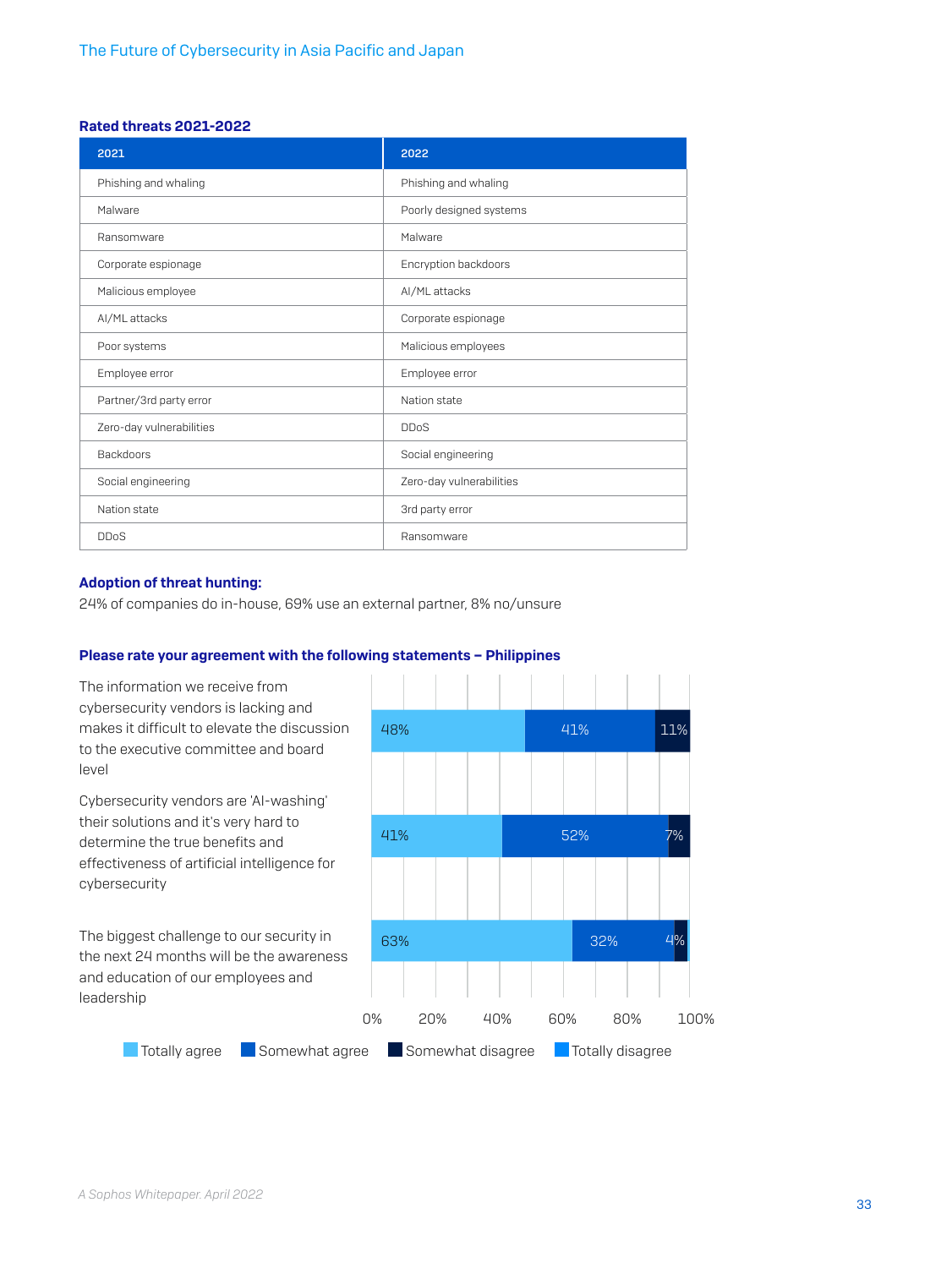# <span id="page-33-0"></span>Cybersecurity in Singapore

Spend on cybersecurity as percentage of total technology budget: 11.23%

## Cybersecurity Maturity Profile

#### Cybersecurity Maturity Rating – Singapore



#### Who leads cybersecurity strategy?

CISO: 33%, CIO/CTO: 36%, Shared Group Responsibility/Other: 31%

#### Top frustrations of cybersecurity professionals:

- 1. Our executives assume cybersecurity is easy and me/my cybersecurity peers over exaggerate threats and issues
- 2. There's too much 'fear and doubt' messaging that makes it hard to talk accurately about cybersecurity
- 3. Cybersecurity is frequently relegated in priority

### Board Level Understanding of Cybersecurity

#### Perceived Board Level Understanding of Security – Singapore How well do you think your company board understands cybersecurity issues?

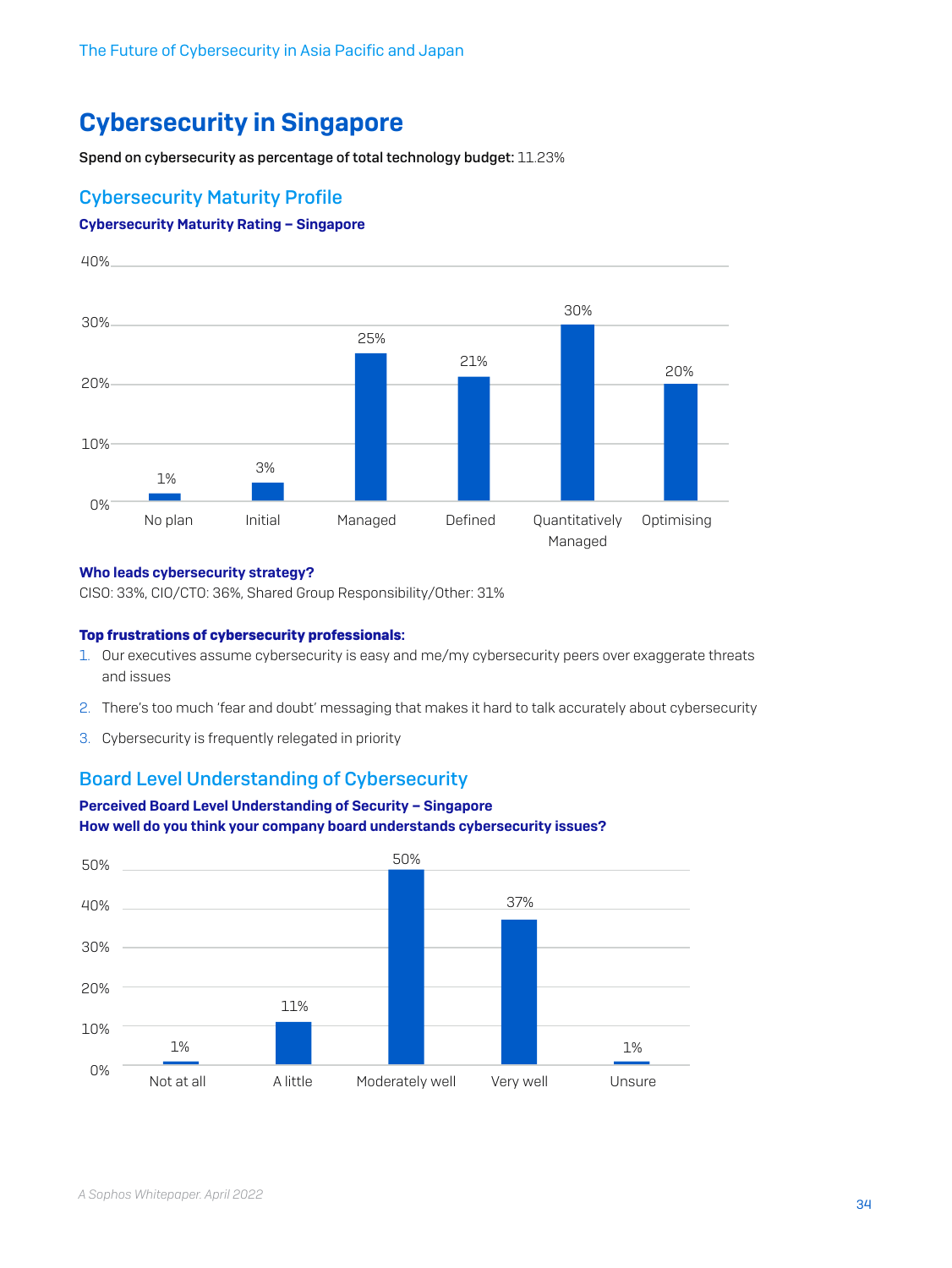# Cybersecurity Professional Recruitment Difficulty Level

### What is your view on the availability of skilled security employees for your organisation in the next 24 months? Singapore



#### Top skills in demand:

- 1. Knowledge of cloud security policies/architecture
- 2. Software vulnerability testing
- 3. Staying up to date with the latest threats

#### Top attack vectors:

- 1. Phishing and whaling
- 2. Misconfigurations
- 3. Man in the middle

#### Top rated threats:

- 1. Malware
- 2. Phishing
- 3. DDoS
- 4. Social engineering
- 5. Ransomware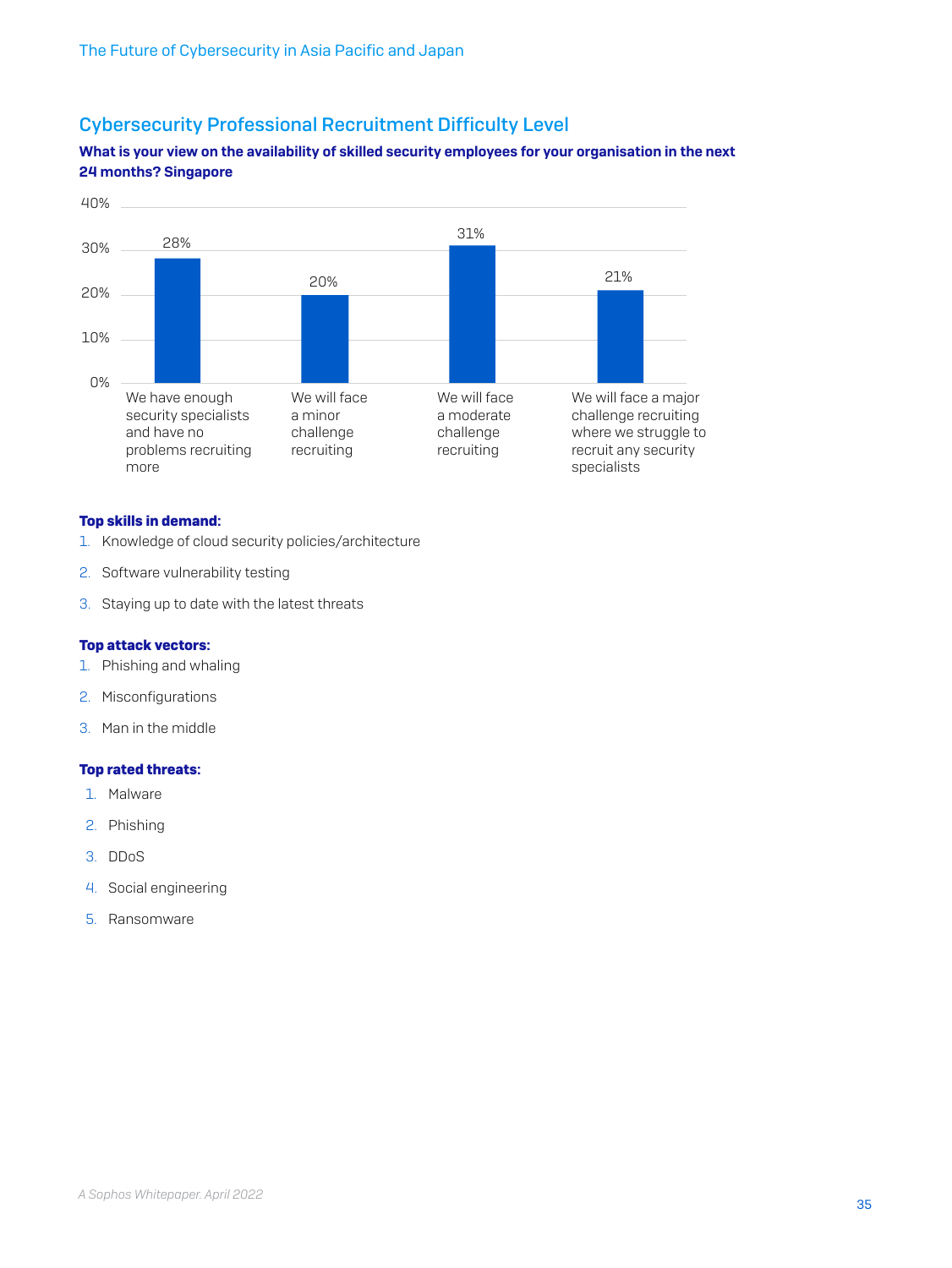#### Rated threats 2021-2022

| 2021                     | 2022                     |
|--------------------------|--------------------------|
| Ransomware               | Malware                  |
| Malicious employee       | Phishing and whaling     |
| AI/ML attacks            | <b>DDoS</b>              |
| Malware                  | Social engineering       |
| <b>Backdoors</b>         | Ransomware               |
| Phishing and whaling     | Nation state             |
| Nation state             | Corporate espionage      |
| Zero-day vulnerabilities | Employee error           |
| Corporate espionage      | 3rd party error          |
| Poorly designed systems  | Malicious employees      |
| <b>DDoS</b>              | Poorly designed systems  |
| Employee error           | Encryption backdoors     |
| Partner/3rd party error  | Zero-day Vulnerabilities |
| Social engineering       | AI/ML attacks            |

#### Adoption of threat hunting:

23% of companies do in-house, 61% use an external partner, 16% no/unsure

#### Please rate your agreement with the following statments – Sinagpore

The information we receive from cybersecurity vendors is lacking and makes it difficult to elevate the discussion to the executive committee and board level

Cybersecurity vendors are 'AI-washing' their solutions and it's very hard to determine the true benefits and effectiveness of artificial intelligence for cybersecurity

The biggest challenge to our security in the next 24 months will be the awareness and education of our employees and leadership

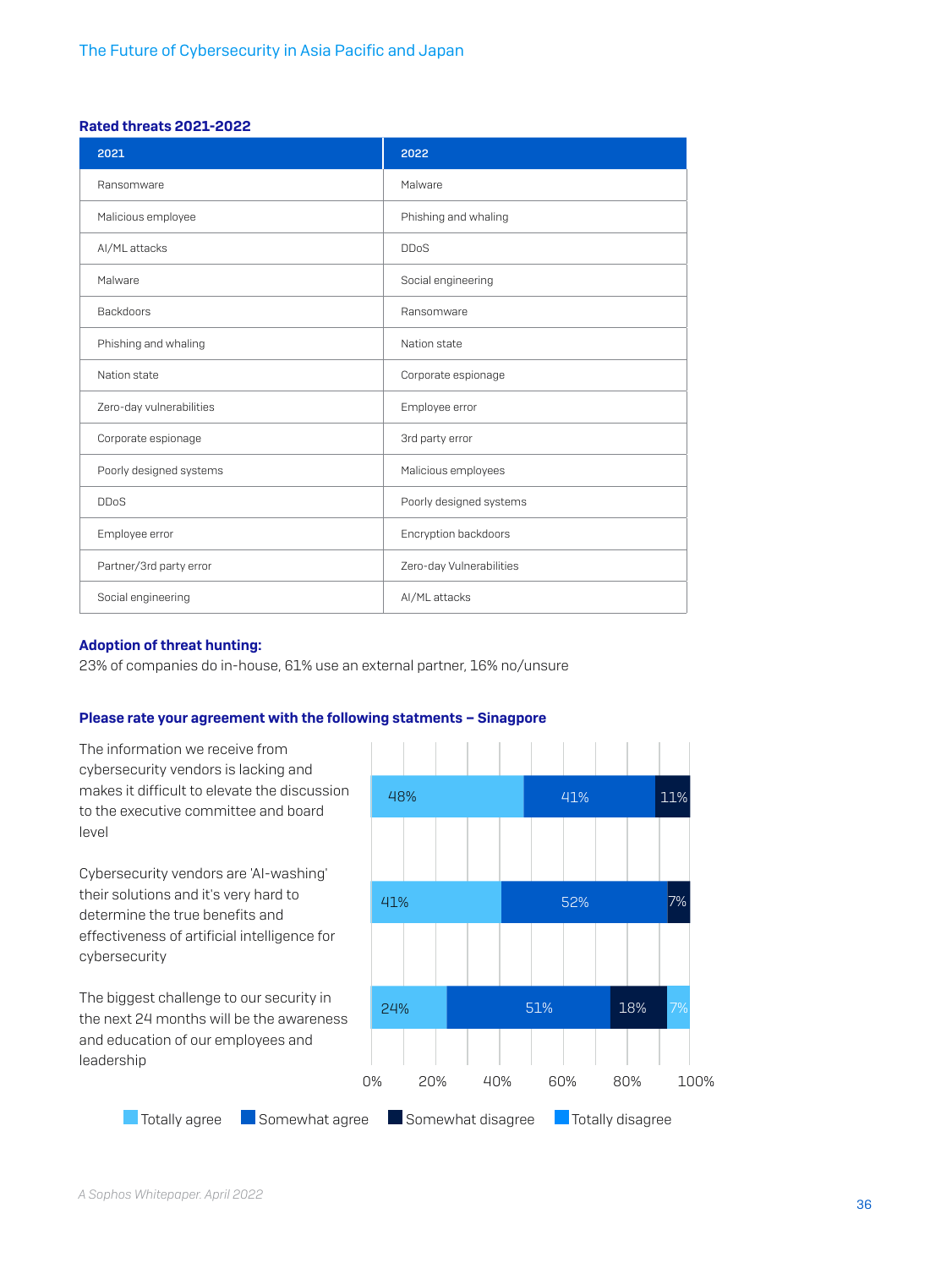# <span id="page-36-0"></span>A View from Sophos

These latest results from TRA indicate that that the tide may have turned this year and APJ organisations really are taking cybersecurity more seriously – hopefully this sentiment is now the new-normal.

While you may scoff at the thought that those outside your organisation think you don't take cybersecurity seriously, historically though, it was the reality. And with more organisations moving up the self-ranked cybersecurity maturity charts, it's a clear indicator that there was room for the improvements that were desperately needed.

But how much of that self-ranked maturity will translate into preparedness you can rely on when something goes inexplicably wrong?

Evaluations and self-ranking aside, very few organisations put into practice and validate their resilience when faced with a real cybersecurity incident.

"Everyone has a plan until they're punched in the nose."

The TRA research shows that organisations that do have plans, might not have fully tested them against a serious attack scenario. In some cases where a real incident has unfolded, plans and response actions have been bespoke. Sometimes plans can't be retrieved as they're on the desktops and servers that have just been ransom(war)ed!

Much of this murkiness in cyber resilience is attributed to issues of comprehension of the threats and diversification of cybersecurity roles and responsibilities within an organisation. Comprehension is the primary reason organisations across APJ fail to live up to their own expectations when it comes to adequately planning for a cyber incident because board and executive levels often do not understand how cyber issues can disrupt and eviscerate the bottom line.

Don't leave the door open for attackers to take advantage of you – as they likely will.

Even though we've all witnessed high impact vulnerabilities take main stage and threat actors wreak havoc across businesses of all sizes from all industries – employing everything from ProxyShell to Log4J – by stealing corporate data and using extortion tactics, it's not just the big oh-days that we should be looking to mitigate. Basic cybersecurity hygiene is still problematic for many organisations with unpatched applications and operating systems allowing attacks to easily unfold, and even simplistic phishing and credential harvesting operations giving cyber-criminal groups access far and wide.

Looking for solutions to solve these very complex and deeply rooted issues isn't an overnight thing, and don't expect a single piece of software or policy control to be a silver bullet. Once again, the human element comes into play with phishing and user interaction still common ways attackers make their way through the front door. Understanding the threats we face on an almost daily basis and how to deal with them – regardless of whether you're a C-suite executive or working in the mail room – is essential to protect the organisation. Bottom line – everyone needs the same level of insight and training on how to spot and deal with fraudsters attempting to infiltrate the business.

On the diversification of cybersecurity roles and responsibilities front, mitigating controls are technical even though theoretically autonomous. These types of extremely technical controls need expertise to make sense of and to action the items that are important. This is why having a diverse team with different skill types within your cyber resiliency ranks will bolster how your organisation responds to an incident.

By addressing comprehension and diversification, you will be one step closer to successfully detecting and remediating an attack before it gets its hooks into you, your employees, your business and the information you hold dearest.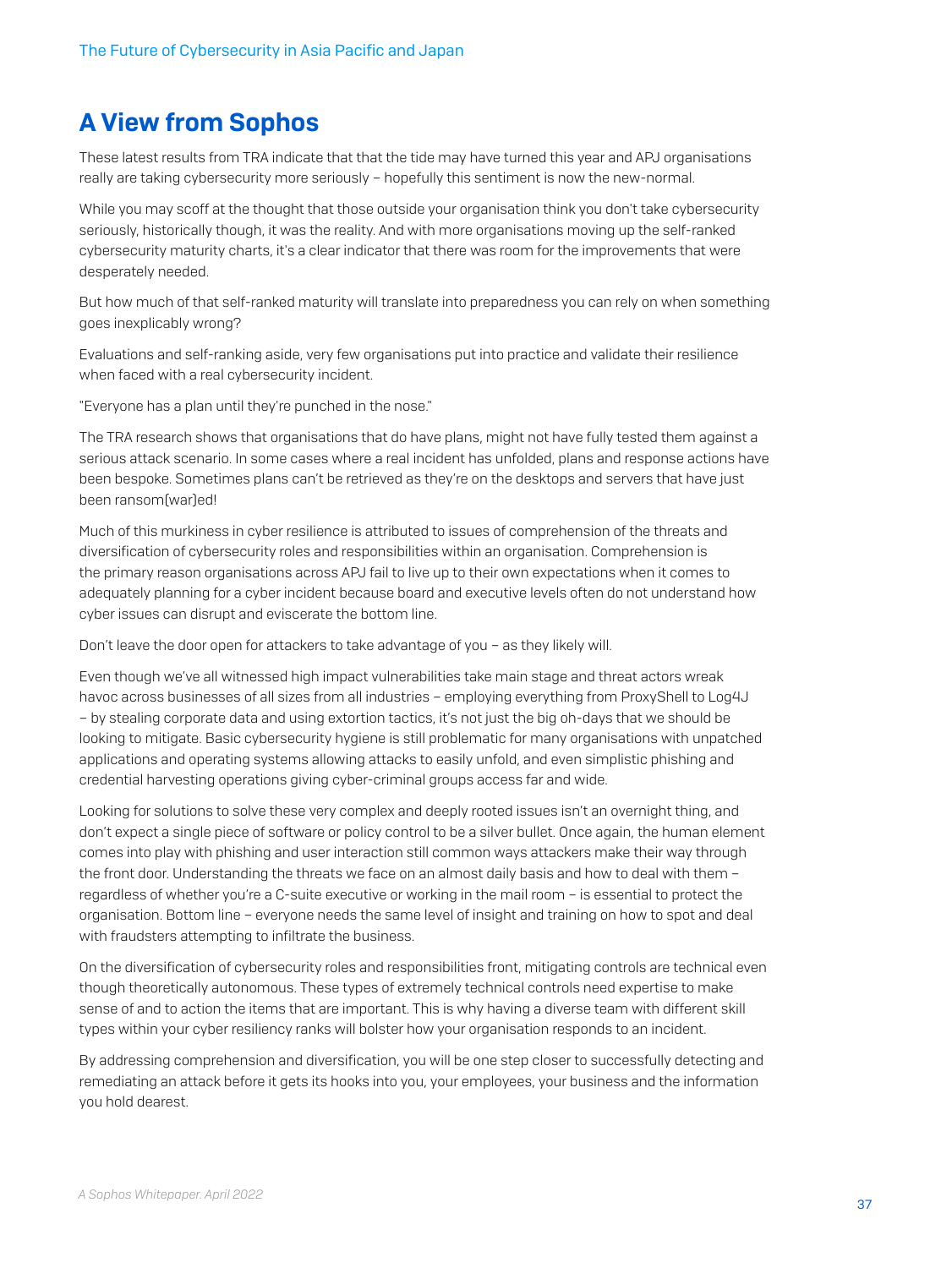# <span id="page-37-0"></span>Appendix

Definitions for the Cybersecurity Maturity Model:

- $\rightarrow$  No plan: As it reads there is no cybersecurity capability in place.
- ▶ Ad-hoc: Reactive to specific projects and initiatives but no overall strategy to govern activities.
- **I** Untested in real life: Theoretical plan that has yet to be implemented within the organisation, group or division.
- **Managed: Basic level strategy in place that ensures projects and activities are undertaken in a** planned manner with basic performance, measurement and controls in place to track progress.
- $\rightarrow$  Defined: Capability is proactive rather than reactive and organisation-wide with appropriate guidance for projects and activities in a co-ordinated program.
- Ì Quantitative: Capabilities, performance and assessment are metrics-based with quantified objectives that are aligned to company cybersecurity strategy and goals.
- **Optimised: Focus on continuous improvement cycles with a proven ability to adapt to change.**

# Demographics and Methodology

In January 2022, Sophos commissioned Tech Research Asia (TRA) to undertake research into the Asia Pacific and Japan cybersecurity landscape. This included a major quantitative component with a total of 900 responses captured – 100 each in Malaysia, Philippines and Singapore, and 200 each in Australia, India and Japan.



By role

#### Employee Size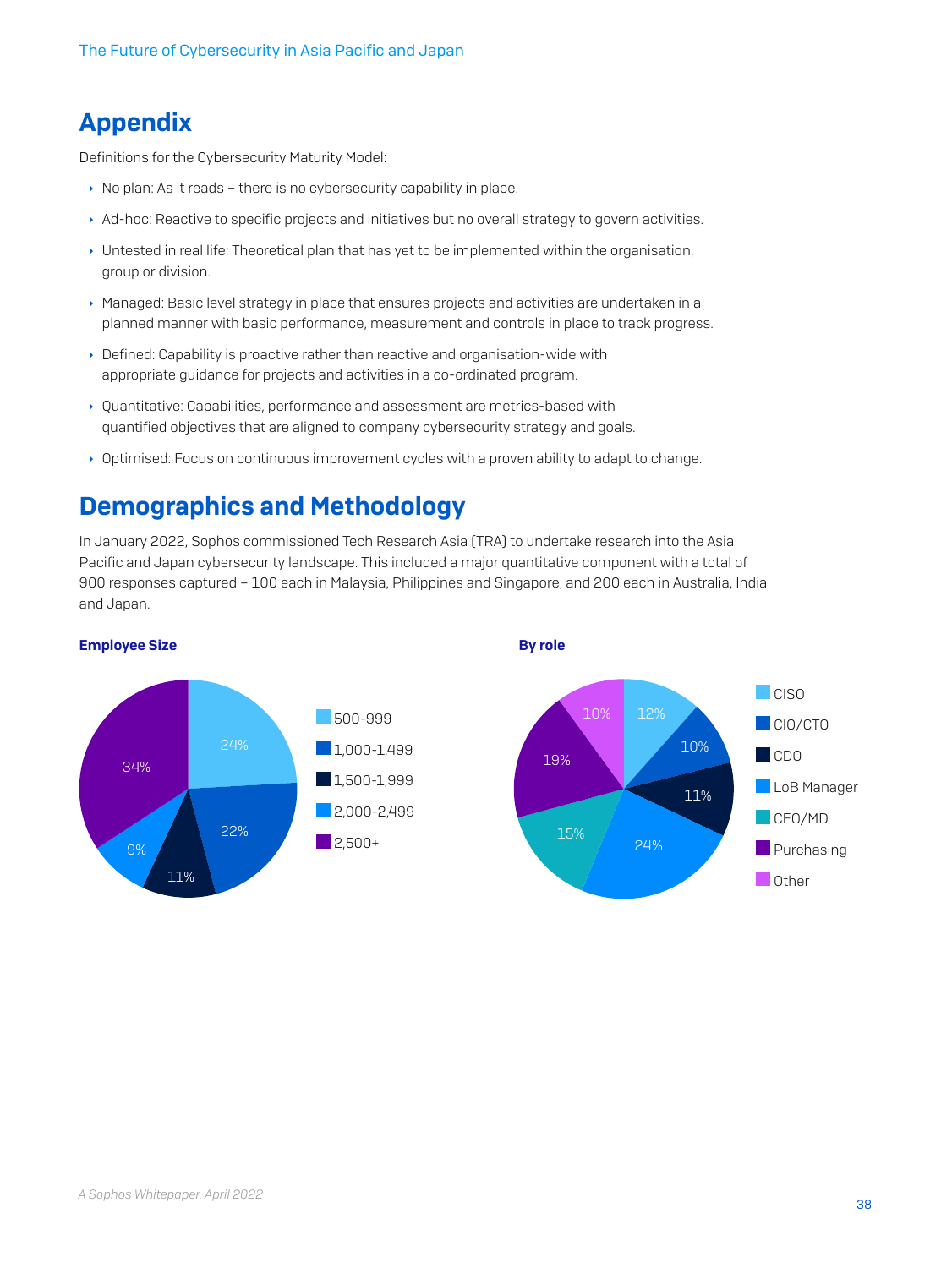

#### **Industry**

#### About Sophos

Sophos is a worldwide leader in next-generation cybersecurity, protecting more than 500,000 organisations and millions of consumers in more than 150 countries from today's most advanced cyberthreats. Powered by threat intelligence, AI and machine learning from SophosLabs and SophosAI, Sophos delivers a broad portfolio of advanced products and services to secure users, networks and endpoints against ransomware, malware, exploits, phishing and the wide range of other cyberattacks. Sophos provides a single integrated cloud-based management console, Sophos Central – the centerpiece of an adaptive cybersecurity ecosystem that features a centralised data lake that leverages a rich set of open APIs available to customers, partners, developers, and other cybersecurity vendors. Sophos sells its products and services through reseller partners and managed service providers (MSPs) worldwide. Sophos is headquartered in Oxford, U.K. More information is available at [www.sophos.com.](http://www.sophos.com)